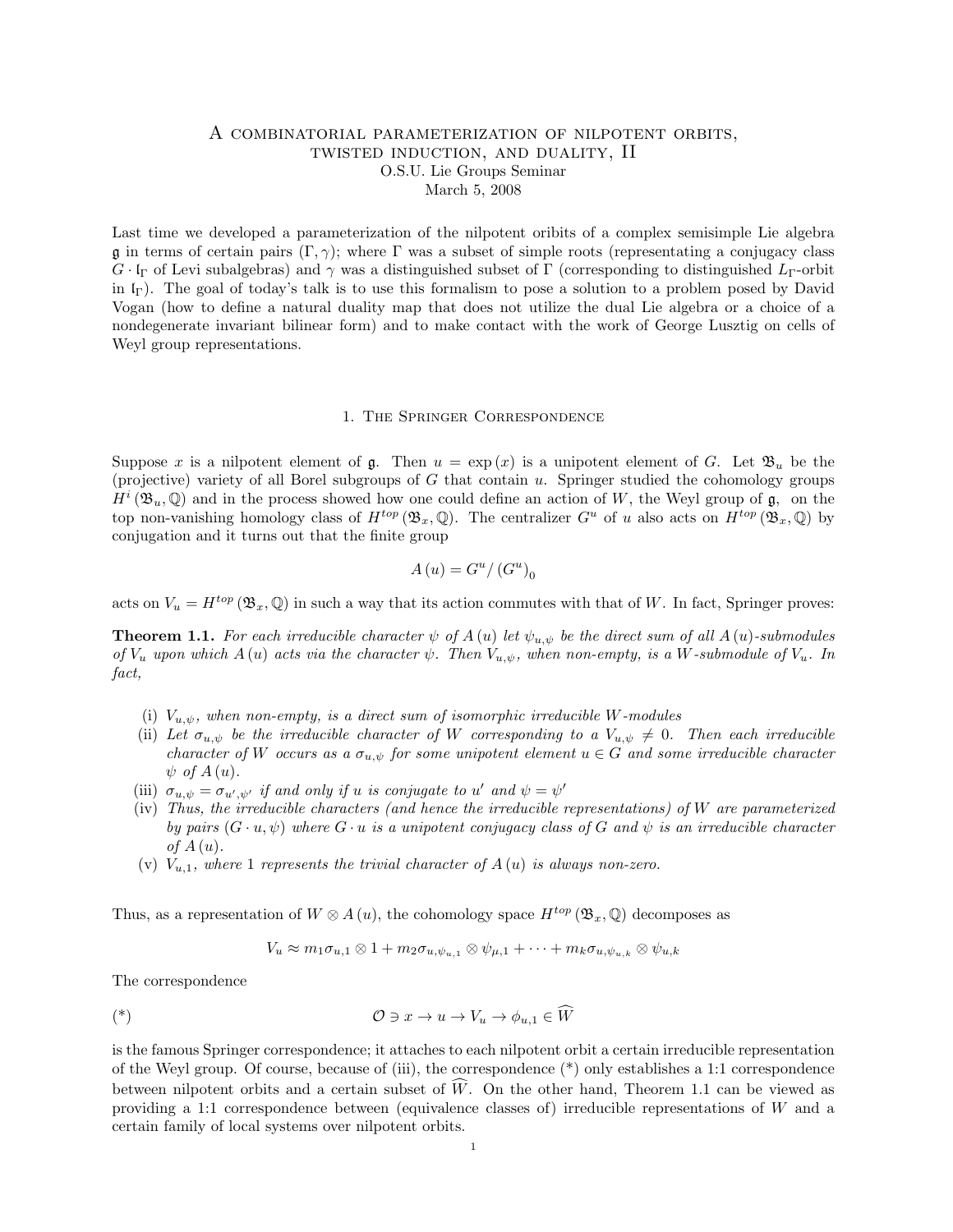## 2. LUSZTIG CELLS IN  $\widehat{W}$

In view of the Springer correspondence above, any way of organizing the representations in  $\widehat{W}$  will lead to a certain way of organizing the nilpotent orbits. Below we shall introduce Lusztig's notion of cells in  $\widehat{W}$  and display the celluar structure of  $G\setminus\mathcal{N}$  that is carried over  $\widehat{W}$  by the Springer correspondence. In the last section of this talk we will introduce the notion of twisted induction and show how it and the combinatorial parameterization of nilpotent orbits replicates the Lusztig-Springer organization of nilpotent orbits in a completely intrinsic manner.

2.1. Truncated Induction. Attached to each irreducible representation  $\sigma$  of a Weyl group W are a pair of polynomials with rational coefficients in a single indeterminant  $X$ . The first is the *fake degree polynomial*  $P_{\sigma}(X).$ 

$$
P_{\sigma}(X) = \sum_{i \ge 0} m_i X^i
$$

where  $m_i$  is the multiplicity with which the representation  $\sigma$  occurs in  $S_i(\mathfrak{h})$ , where  $S_i(\mathfrak{h})$  is the set of homogeneous W-harmonic polynomials on  $\mathfrak{h}^*$  of degree i.

The second polynomial is the *generic degree polynomial*  $\widetilde{P}_{\sigma}(X)$ . It's definition is much more elaborate. Let G be the adjoint Chevalley group over k (an algebraic closure of the prime field  $F_p$ ) with root system  $\Delta$ . Let  $G(q)$  be the group of  $F_q$ -rational points of G, where  $F_q$  is a subfield of k with q elements. Fix a homomorphism

$$
h:\mathbb{C}[X]^*\to\mathbb{C}
$$

where  $\mathbb{C}[X]^*$  is the integral closure of  $\mathbb{C}[X]$  such that  $h(X) = q$ . It is known that h gives rise to a 1 : 1 correspondence  $\sigma \to \pi_{\sigma}$  between the set of isomorphism classes of irreducible representations of W and the set of isomorphism classes of irreducible representations of  $G(q)$  occuring in  $Ind_{B(q)}^{G(q)}(1)$  (where B is a Borel subgroup of G defined over  $F_q$  and  $B(q)$  is its group of  $F_q$ -rational points). The dimension The dimension of  $\pi_{\sigma}$  is independent of the choice of h and, in fact, corresponds to the evaluation at q of a polynomial  $P_{\sigma}(X)$ . We write

$$
P_{\sigma}(X) = \gamma_{\sigma} X^{a_{\sigma}} + \dots + \delta_{\sigma} X^{b_{\sigma}} \qquad , \qquad a_{\sigma} < b_{\sigma}
$$

$$
\widetilde{P}_{\sigma}(X) = \widetilde{\gamma}_{\sigma} X^{\widetilde{a}_{\sigma}} + \dots + \widetilde{\delta}_{\sigma} X^{\widetilde{b}_{\sigma}} \qquad , \qquad \widetilde{a}_{\sigma} < \widetilde{b}_{\sigma}
$$

(singling out the terms of lowest and highest degree).

Remark 2.1. Weyl group representations  $\sigma$  for which  $a_{\sigma} = \tilde{a}_{\sigma}$  are called **special** by Lusztig.

Next, Lusztig defines cell representations (actually, Lusztig refers to these representations simply as cells). Let  $W_{\Gamma}$  be a standard parabolic subgroup of W (i.e., a subgroup of W generated by the reflections of a subset  $\Gamma$  of the simple roots  $\Pi$  in  $\Delta$ ), and let  $\sigma'$  be an irreducible  $W_{\Gamma}$  module. Set

$$
J_{W_{\Gamma}}^{W}\left({\sigma}^{\prime}\right)=\sum\left\langle {\sigma}^{\prime},Ind_{W_{\Gamma}}^{W}\left({\sigma}^{\prime}\right)\right\rangle \sigma
$$

where the sum runs over all  $\sigma \in \widehat{W}$  such that  $\widetilde{a}_{\sigma} = \widetilde{a}_{\sigma'}$ . Extend the operation  $J_{W_{\Gamma}}^{W}$  by linearity so that it may be applied to reducible representations.

**Definition 2.2.** If  $W = \{e\}$ , then there is only one cell representation, the unit representation of W. Assume now that  $W \neq \{e\}$  and that for any  $\Gamma \subset \Pi$ , the cells of  $W_{\Gamma}$  have been defined. The **cell representations** of W are the (not necessarily irreducible) representations of W of the form  $J^W_{W_{\Gamma}}(c)$  and those of the form  $J^W_{W_\Gamma}(c)\otimes sgn\,(W),$  where  $\Gamma$  runs over the subsets of  $\Pi$  and  $c$  runs over the cell representations of  $W_{\Gamma}$ .

Fact 2.3. • Every irreducible representation of W appears as a component of some cell representation • Every cell representation contains a unique special representation with multiplicity 1.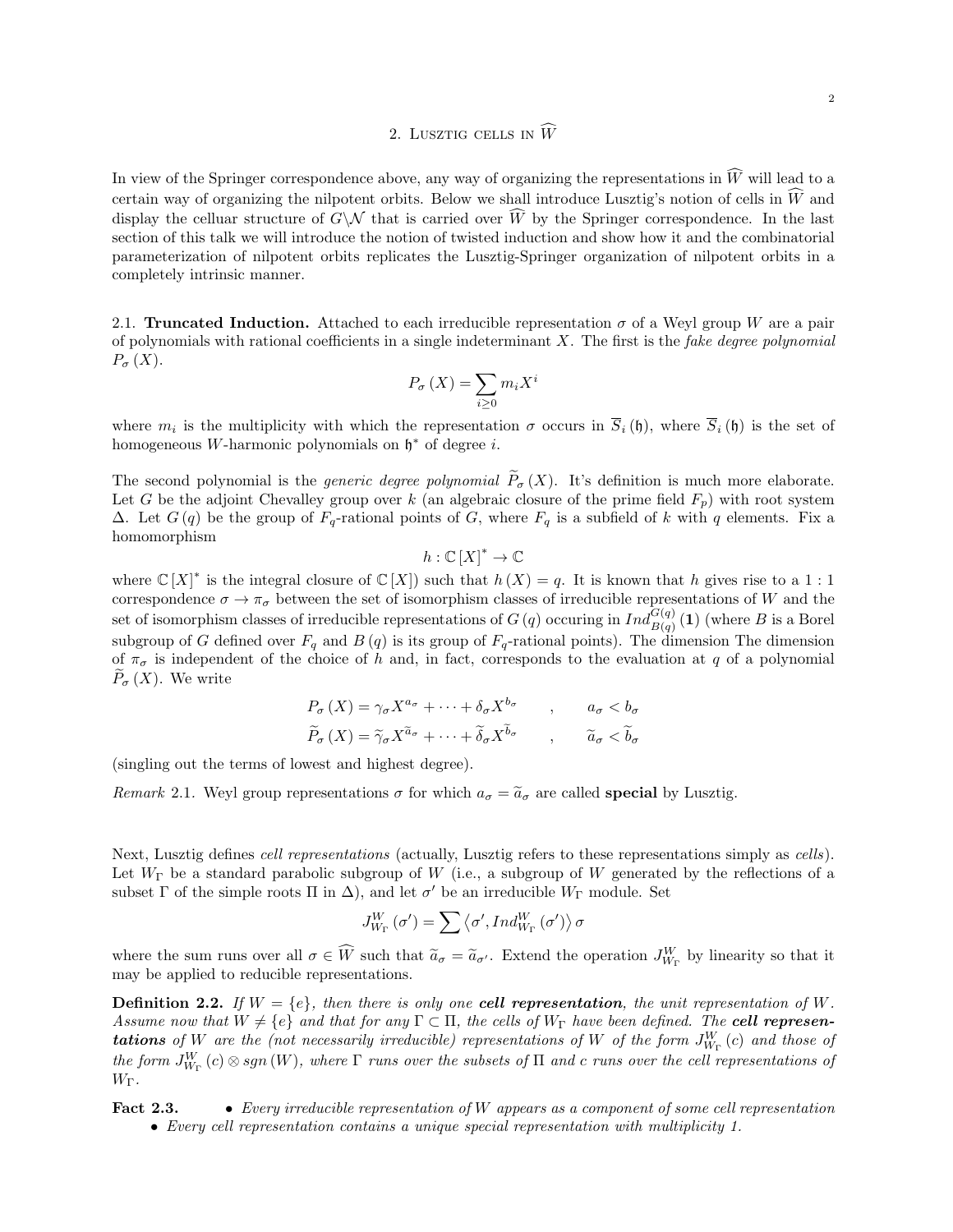• Two cell representations have a common irrreducible component if and only if they have the same special component.

We can thus, partition  $\widehat{W}$  up into equivalence classes that we haven't yet figured out a good name for (leftcells might be the appropriate thing). At any rate, we'll call the collection of irreducible representations of  $W$ that appear in a cell representation an L-cell. Each L-cell then contains exactly one special representation.

**Definition 2.4.** Let  $\sigma, \sigma' \in \widehat{W}$ . We shall say  $\sigma \sim \sigma'$  if both  $\sigma$  and  $\sigma'$  occur in the same cell representation.  $\sim$  is then an equivalence relation on the set  $\widehat{W}$ . We shall refer to these equivalence classes as L-cells in  $\widehat{W}$ .

Remark 2.5. Note each L-cell contains exactly one special representation of  $\widehat{W}$ 

The partitioning of  $\widehat{W}$  into Lusztig cells induces via the Springer correspondence a certain partitioning of  $G\setminus\mathcal{N}$ . Let  $s: G\setminus\mathcal{N} \longrightarrow \widehat{W}$  be the Springer correspondence. We shall say that

$$
\mathcal{O} \sim \mathcal{O}' \text{ if } s(\mathcal{O}) \sim s(\mathcal{O}') \in \widehat{W}
$$

and call the corresponding equivalence classes  $LS$ -cells in  $G\backslash \mathcal{N}$ .

In Appendix A we provide tables showing the L-cells for the exceptional Lie algebras. In these tables, the irreducible representations of the Weyl groups are specified in two different ways: the notation  $\phi_{d,j}$ indicates the irreducible representation of W of dimension d that first occurs in  $S(\mathfrak{h})$  in degree j. (This data does not always characterize the representation uniquely - when it does not we embellish  $\phi_{d,j}$  with primes  $(\phi'_{d,j}, \phi''_{d,j})$ , etc.) to distinguish the irreducibles with the same dimension and degree attributes.. We also provide in those table the Springer parameters of the irreducible representations of  $W$ : Recall that the Springer correspondence attaches to a nilpotent orbit  $\mathcal O$  the representation  $\sigma \in \widehat{W}$  whose "orbit" parameter is O and whose  $\hat{A}(u)$  parameter is 1. Thus, by simply ignoring the rows of a table containing non-trivial  $\widehat{A}(u)$  entries we can read off the LS-cells in  $G\backslash \mathcal{N}$ .

2.2. Barbasch-Vogan duality. Let  $\mathfrak g$  be a complex semisimple Lie algebra and let  $\mathfrak g^\vee$  be its dual Lie algebra. Suppose  $\mathcal O$  is a nilpotent orbit in  $\mathfrak g$ . In [BV], Barbasch and Vogan define a "duality map"  $\eta_{\mathfrak{a}}: G\backslash \mathcal{N}_{\mathfrak{a}} \longrightarrow G^{\vee}\backslash \mathcal{N}_{\mathfrak{a}^{\vee}}$  with the following properties:

- $\eta_{\mathfrak{g}}$  is an order-reversing: if  $\mathcal{O} \subset \mathcal{O}'$ , then  $\eta_{\mathfrak{g}}(\mathcal{O}') \subset \eta_{\mathfrak{g}}(\mathcal{O})$
- Reversing the roles of  $\mathfrak g$  and  $\mathfrak g^\vee$  one has a map  $\eta_{\mathfrak g^\vee}: G^\vee\backslash \mathcal N_{\mathfrak g^\vee}\longrightarrow G\backslash \mathcal N_{\mathfrak g}$  and moreover

$$
\eta_{\mathfrak{g}}\circ\eta_{\mathfrak{g}^\vee}\circ\eta_{\mathfrak{g}}=\eta_{\mathfrak{g}}
$$

• Suppose I is a Levi subalgebra of  $\mathfrak{g}, \mathfrak{l}^\vee$  is a Levi subalgebra of  $\mathfrak{g}^\vee$  dual to  $\mathfrak{l}^\vee$  and  $\mathcal{O}_{\mathfrak{l}^\vee}$  is a nilpotent orbit in  $\mathfrak{l}^\vee$ . Then

(2) 
$$
\eta_{g\vee}\left(inc_{\mathfrak{l}\vee}^{\mathfrak{g}\vee}(\mathcal{O}_{\mathfrak{l}\vee})\right)=ind_{\mathfrak{l}}^{\mathfrak{g}}\left(\eta_{\mathfrak{l}\vee}(\mathcal{O}_{\mathfrak{l}\vee})\right)
$$

**Definition 2.6.** A special nilpotent orbit is an orbit  $\mathcal{O} \in G \setminus \mathcal{N}$  that lies in the image of  $\eta_{\mathfrak{g}^\vee} : G^\vee \setminus \mathcal{N}_{\mathfrak{g}^\vee} \longrightarrow$  $G\backslash \mathcal{N}$ . We shall denote by  $\mathcal{S}_{\mathfrak{g}}$  the set of special nilpotent orbits for  $\mathfrak{g}$ .

Now suppose  $\mathcal{O}_{l}$  is a distinguished orbit in Levi subalgebra  $\mathfrak{l}^{\vee}$  of  $\mathfrak{g}^{\vee}$ . That is to say,  $\mathcal{O}_{l}$  is the Richardson orbit corresponding to (the Levi factor of) some distinguished parabolic subalgebra of  $\mathfrak{l}^{\vee}$ . Letting  $(\mathfrak{l}^{\vee}, \mathcal{O}_{\mathfrak{l}^{\vee}})$ run though the G<sup>∨</sup>-conjugacy classes of all such pairs,  $inc_{\mathcal{V}}^{\mathfrak{g}^{\vee}}(\mathcal{O}_{\mathcal{V}^e})$  hits every nilpotent orbit of  $\mathfrak{g}^{\vee}$ . Thus,

(3) 
$$
\mathcal{S}_{\mathfrak{g}} = \left\{ \eta_{g^{\vee}} \left( inc_{\mathfrak{l}^{\vee}}^{\mathfrak{g}^{\vee}} (\mathcal{O}_{\mathfrak{l}^{\vee}}) \right) \mid (\mathfrak{l}^{\vee}, \mathcal{O}_{\mathfrak{v}^{\vee}}) \text{ a Bala-Carter pair for } \mathfrak{g}^{\vee} \right\}
$$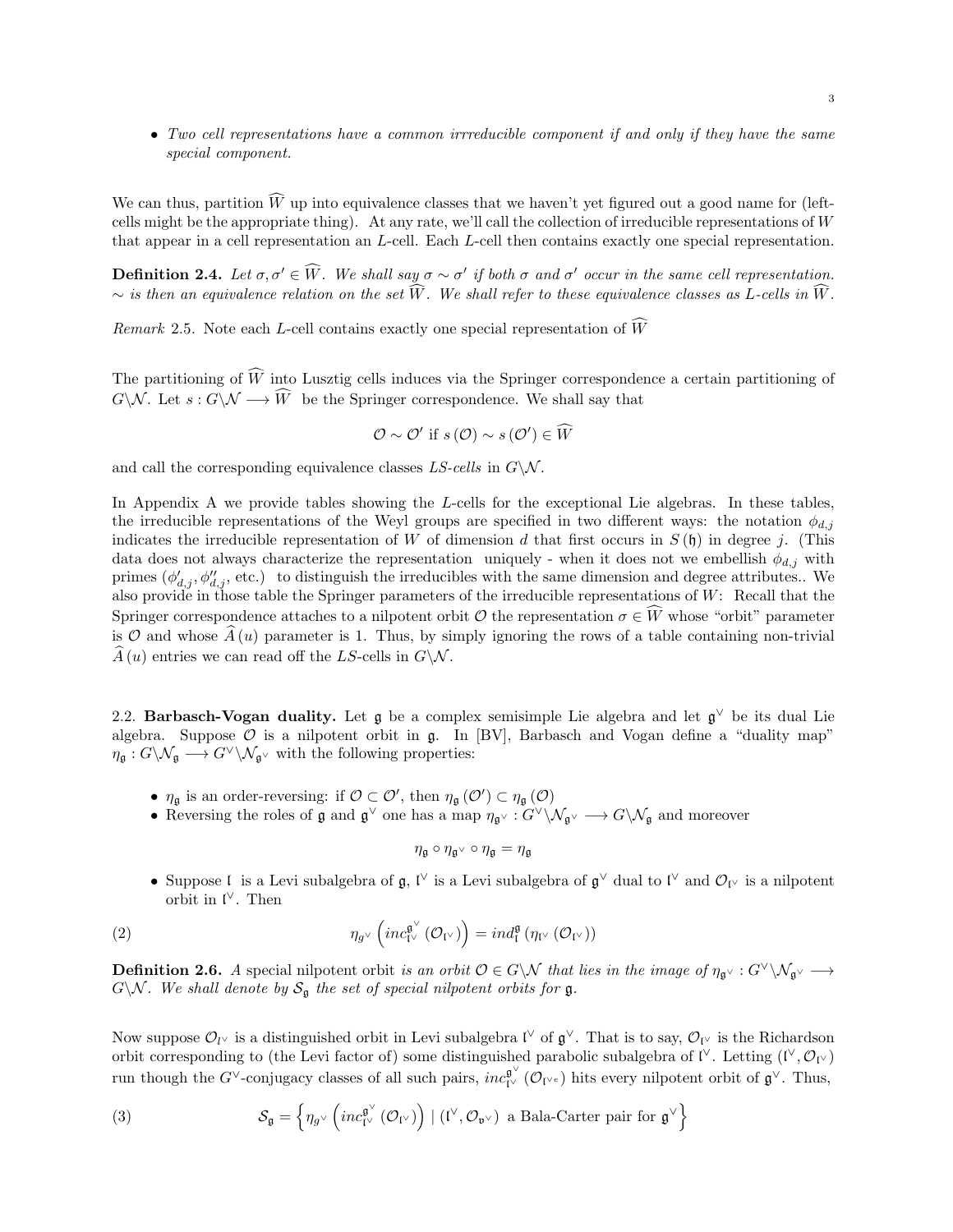2.3. Intrinsic duality. The construction of the special orbits of g via the duality map  $\eta_{\mathfrak{g}^\vee}$  hints at an inductive approach to duality that does not require the auxiliary apparatus of dual Lie algebras. Indeed, inserting the right-hand-side of (2) into (3) yields

 $\mathcal{S}_{\mathfrak{g}} = \left\{ \operatorname{ind}_{\mathfrak{l}}^{\mathfrak{g}} \left( \eta_{\mathfrak{l}^{\vee}} \left( \mathcal{O}_{\mathfrak{l}^{\vee}} \right) \right) \mid (\mathfrak{l}^{\vee}, \mathcal{O}_{\mathfrak{v}^{\vee}}) \text{ a Bala-Carter pair for } \mathfrak{g}^{\vee} \right\}$ 

That is to say,

Observation 2.7. Every special orbit is induced from the dual of a distinguished orbit of a Levi subalgebra of  $\mathfrak{g}^{\vee}$ .

Next we note that if  $(V, \mathcal{O}_{\mathfrak{v}^\vee})$  is a Bala-Carter pair for  $\mathfrak{g}^\vee$ , then  $\eta_{V}(\mathcal{O}_{V})$  is a special orbit in I (obviously, it lies in the image of  $\eta_V$ ). Thus, every special orbit in g is induced from a special orbit in a Levi subalgebra which is the dual of distinguished orbit  $\mathcal{O}_{V}$ . The goal of this section, is to replace the preceding statement with the following:

Every special orbit in  $\mathfrak g$  is induced from the dual of a disinguished orbit  $\mathcal O_{\mathfrak l}$  in a Levi subalgebra  $\mathfrak l$  of  $\mathfrak g$ .

This statement is in fact easily proved if one takes the dual  $d(\mathcal{O}_1)$  of a distinguished orbit  $\mathcal{O}_1$  to be the special nilpotent orbit in  $\mathfrak g$  (in the sense of Luzstig) whose Springer representation in  $\widehat{W}$  coincides with that of  $\eta_1(\mathcal{O}_1) \in \mathcal{S}_{V}$ . But this definition of an intrinsic duality map  $d : \mathcal{S}_{I} \to \mathcal{S}_{I}$  would just sweep the dual Lie algebra aspects of the construction under the rug.

Before preceding further we should note every distinguished orbit is also special in the sense of Spaltenstein. This can be verified by a case-by-case inspection of the exceptional Lie algebras and by comparing the partition criteria for special orbits (pg. 101 of [CM]) with the paritition criteria (pg 126 of [CM]) for distiguished orbits.

Shortly, we shall give a uniform definition of a duality map  $d : G\backslash \mathcal{N} \to \mathcal{S}_\mathfrak{g}$  that coincides with that of Spaltenstein. The formulation of this definition, however, will be inductive. We shall see later that the inductive nature of this definition makes it particularly suitable for making contact with Luzstig's construction of Weyl group cells.

**Definition 2.8** (Part 1). Suppose, as an inductive hypothesis, we have defined the dual  $d(O_i) \in S_i$  of any distinguished orbit  $\mathcal{O}_I$  in any proper Levi subalgebra  $\mathfrak l$  of  $\mathfrak g$ , and let  $(\mathfrak l, \mathcal{O}_I)$  be the Bala-Carter parameters of a nilpotent orbit  $\mathcal O$  that is **not** distinguished in  $\mathfrak g$  (in other words, we assume  $\mathfrak l$  is a proper subalgebra of  $\mathfrak{g}$ ). Then we defined the dual of  $\mathcal O$  to be

$$
\mathop{d}\left(\mathcal{O}\right)=\mathop{\mathop{ind}}\nolimits_{\mathfrak{l}}^{\mathfrak{g}}\left(\mathop{d}\left(\mathcal{O}_{\mathfrak{l}}\right)\right)
$$

We note that  $d(\mathcal{O})$  is well-defined modulo our inductive hypothesis. Furthermore,  $d(\mathcal{O})$  will always be a special orbit in the sense of Spaltenstein because induction preserves "special-ness" (ref). To seal the deal we need a definition of duality for distinguished orbits.

Remark 2.9. • Suppose  $\mathcal O$  is distinguished in  $\mathfrak g$ . Then  $\mathcal O$  may be viewed as the Richardson orbit attached to a distinguished subset  $\Gamma$  of  $\Pi$ :

$$
\mathcal{O}=ind_{\mathfrak{l}_\Gamma}^{\mathfrak{g}}\left(0\right)
$$

But the trivial orbit of  $\mathfrak{l}_{\Gamma}$  is always dual to the principal orbit  $\mathcal{O}_{\mathfrak{l},prin}$  of  $\mathfrak{l}_{\Gamma}$ . And the principal orbit of  $I_{\Gamma}$  is always distinguished in  $I_{\Gamma}$ . Thus, if  $\mathcal O$  is distinguished

$$
\mathcal{O}=ind_{\mathrm{I}_{\Gamma}}^{\mathfrak{g}}\left( \mathbf{0}\right)=ind_{\mathrm{I}_{\Gamma}}^{\mathfrak{g}}\left( d\left( \mathcal{O}_{\mathrm{I}_{\Gamma},prin}\right) \right)
$$

and so the set

$$
\left\{ \mathcal{O}_{\left(\mathfrak{l},\mathcal{O}_{\mathfrak{l}}\right)}\mid\mathcal{O}=ind_{\mathfrak{l}}^{\mathfrak{g}}\left(d\left(\mathcal{O}_{\mathfrak{l}}\right)\right)\right\}
$$

is always non-empty.

• It is an empirical fact that the set  $\left\{ \mathcal{O}_{(I,\mathcal{O}_I)} \mid \mathcal{O} = \widetilde{ind}_I^{\mathfrak{g}}(\mathcal{O}_I) \right\}$  has a unique maximal element which is also a special orbit in the sense of Spaltenstein (and in fact, corresponds to a special representation of the Weyl group via the Springer correspndence).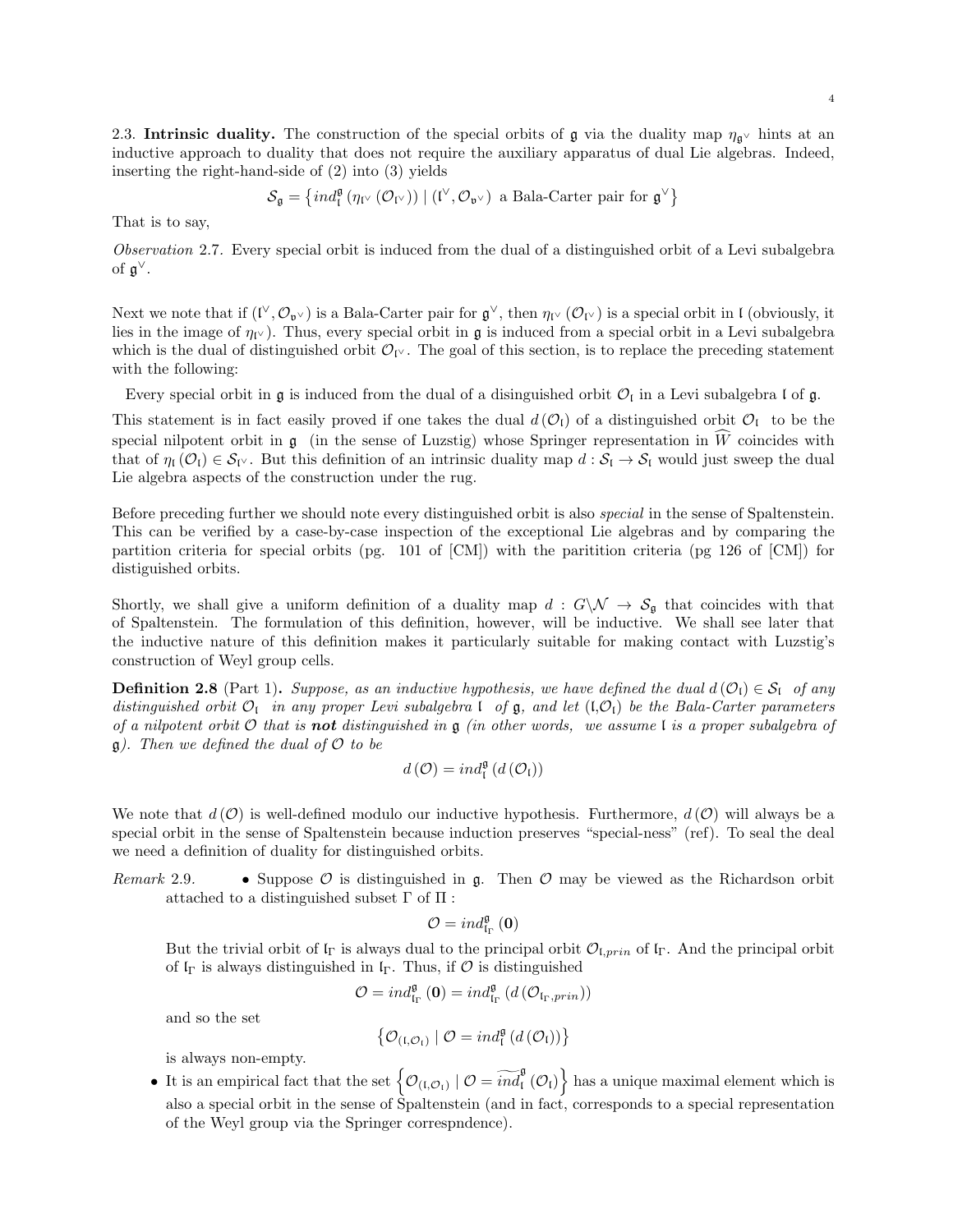**Definition 2.10** (Part 2). Let  $\mathcal O$  is a distinguished orbit in g. The dual  $d(\mathcal O)$  of  $\mathcal O$  is

$$
d\left(\mathcal{O}\right) \equiv \max \left\{ \mathcal{O}_{\left(\mathfrak{l},\mathcal{O}_{\mathfrak{l}}\right)} \mid \mathcal{O} = ind_{\mathfrak{l}}^{\mathfrak{g}}\left(d\left(\mathcal{O}_{\mathfrak{l}}\right)\right)\right\}
$$

That is to say,  $d(O)$  is the largest orbit (w.r.t. the closure partial ordering of  $G\setminus N$ ) from which  $O$  can be obtained by twisted induction.

Parts 1 and 2, now provide an intrinsic definition of the duality map  $d: G\backslash \mathcal{N} \to \mathcal{S}_{\mathfrak{g}}$ . The construct  $(\mathfrak{l}, \mathcal{O}_{\mathfrak{l}}) \to$  $ind_{\mathfrak{l}}^{\mathfrak{g}}\left(d\left(\mathcal{O}_{\mathfrak{l}}\right)\right)$  is also worthy of a title of its own.

**Definition 2.11.** The nilpotent orbit in  $S_g$  obtained from a distinguished orbit  $\mathcal{O}_1$  in a proper Levi subalgebra  $\iota$  of  $\mathfrak g$  by twisted induction is the orbit

$$
\widetilde{ind}_{\mathfrak{l}}^{\mathfrak{g}}\left(\mathcal{O}_{\mathfrak{l}}\right)\equiv ind_{\mathfrak{l}}^{\mathfrak{g}}\left(d\left(\mathcal{O}_{\mathfrak{l}}\right)\right) .
$$

**Theorem 2.12.** • Every special orbit in  $\mathfrak{g}$  is obtained by twisted induction from a distinguished orbit  $\mathcal{O}_I$  in a Levi subalgebra  $\mathfrak l$  of  $\mathfrak g$ .

• Let  $\sim$  be the equivalence relation on G\N defined by

$$
\mathcal{O}_{\left(t,\mathcal{O}_{t}\right)}\sim\mathcal{O}_{\left(t',\mathcal{O}_{t}'\right)}'\quad\Longleftrightarrow\quad\widetilde{\mathit{ind}}_{t}^{\mathfrak{g}}\left(\mathcal{O}_{t}\right)=\widetilde{\mathit{ind}}_{t'}^{\mathfrak{g}}\left(\mathcal{O}_{t'}\right)
$$

Then the corresponding partitioning of  $G\setminus\mathcal{N}$  coincides precisely with the partitioning of  $G\setminus\mathcal{N}$  by LS-cells.

## **REFERENCES**

[BV] D. Barbasch and D. Vogan, Unipotent representations of complex semisimple groups, Ann. of Math. 121 (1985), 41-110. [C] R. Carter, Finite Groups of Lie Type, John Wiley and Sons, New York, 1985.

[CW] D. Collingwood and W. McGovern, Nilpotent Orbits in Semisimple Lie Algebras, Van Nostrand Reinhold, New York (1993).

[L1] G. Lusztig, A class of irreducible representations of a Weyl group, Indag. Math. 41 (1979), 323-335.

[L2] G. Lusztig, A class of irreducible representations of a Weyl group, II, Indag. Math. 44 (1982), 219-226.

- [Sp] N. Spaltenstein, A property of special representations of Weyl groups, J. Reine Angew. Math. 343 (1983), 212-220.
- [Spr] T.A. Springer, A construction of representations of Weyl groups, Inv. Math. 44 (1978). 279-293.
- [Vo] D. Vogan (Atlas Wiki entry, August 2007).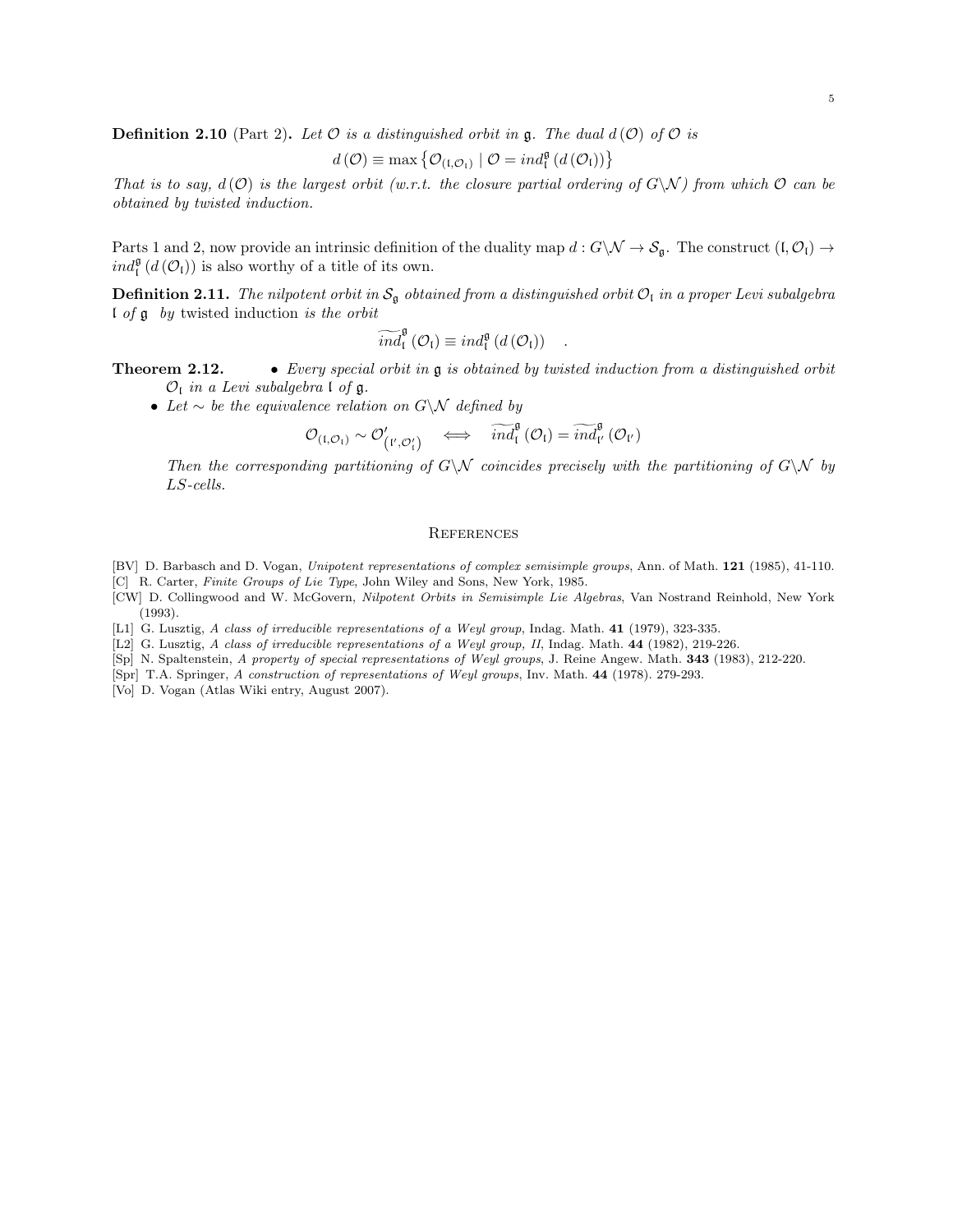$\, G_2 \,$ 

| $\phi \in W$   | Ω          | A(u)  | $\chi \in \overline{A}(u)$ |
|----------------|------------|-------|----------------------------|
| $\phi_{1,0}$   | $G_2$      |       |                            |
| $\phi_{2,1}$   | $G_2(a_1)$ | $S_3$ |                            |
| $\phi'_{1,3}$  | $G_2(a_1)$ | $S_3$ | $\psi_{21}$                |
| $\phi_{2,2}$   | А1         |       |                            |
| $\phi_{1,3}''$ | A1         |       |                            |
| $\phi1.6$      |            |       |                            |

 $\mathcal{F}_4$ 

| $\phi \in \widehat{W}$                                                                | O                                   | A(u)                                 | $\frac{\chi \in \widehat{A}(u)}{1}$ |
|---------------------------------------------------------------------------------------|-------------------------------------|--------------------------------------|-------------------------------------|
| $\phi_{1,0}$                                                                          | $\overline{F_4}$                    | $\overline{1}$                       |                                     |
| $\overline{\phi_{4,1}}$                                                               | $F_4(a_1)$                          | $\overline{S_2}$                     | $\overline{1}$                      |
|                                                                                       | $F_4(a_1)$                          |                                      | $\psi_{11}$                         |
| $\phi'_{2,4}$                                                                         | $F_4(a_2)$                          |                                      | $\psi_{11}$                         |
|                                                                                       | $\overline{F_4}(a_2)$               | $\frac{S_2}{S_2}$<br>$\frac{S_2}{1}$ | $\mathbf 1$                         |
|                                                                                       | $\overline{C_3}$                    |                                      | $\overline{1}$                      |
| $\frac{\phi_{9,2}}{\phi'_{8,3}}$<br>$\frac{\phi'_{8,3}}{\phi_{8,3}}$<br>$\phi_{12,4}$ | $\overline{B}_3$                    | $\overline{1}$                       | $\overline{1}$                      |
|                                                                                       | $F_4(a_3)$                          | $\overline{S_4}$                     | $\overline{1}$                      |
| $\phi_{6,6}''$<br>$\phi_{9,6}''$                                                      | $F_4(a_3)$                          | $\mathcal{S}_4$                      | $\psi_{22}$                         |
|                                                                                       | $F_4(a_3)$                          | $S_4$                                | $\psi_{31}$                         |
| $\phi'_{1,12}$                                                                        | $F_4(a_3)$                          | $\mathcal{S}_4$                      | $\psi_{211}$                        |
| $\phi_{16,5}$                                                                         | $C_3(a_1)$                          | $\mathcal{S}_2$                      | 1                                   |
| $\phi_{4,7}'$                                                                         | $C_3(a_1)$                          | $\mathcal{S}_2$                      | $\psi_{11}$                         |
| $\phi'_{6,6}$<br>$\phi_{9,6}''$                                                       | $A_2 + A_1$                         | $\mathbf{1}$                         | 1                                   |
|                                                                                       | $\mathcal{B}_2$                     | $S_2$                                | $\mathbf{1}$                        |
| $\phi_{4,8}$                                                                          | B <sub>2</sub>                      | $S_2$                                | $\psi_{11}$                         |
|                                                                                       | $A_2 + \overline{A}_1$              | $\mathbf 1$                          | 1                                   |
| $\phi''_{4,7}$<br>$\phi''_{1,12}$                                                     | A <sub>2</sub>                      | $S_2$                                | $\psi_{11}$                         |
|                                                                                       | $\widetilde{A}_2$                   | $\mathbf{1}$                         | $\mathbf{1}$                        |
| $\frac{\phi_{8,9}'}{\phi_{8,9}''}$                                                    | $\overline{A_2}$                    | $\overline{S_2}$                     | $\overline{1}$                      |
| $\phi_{9,10}$                                                                         | $\widetilde{A}_1 + \underline{A_1}$ | $\mathbf{1}$                         | $\overline{1}$                      |
| $\phi_{4,13}$                                                                         | $\widetilde{A}_1$                   | $S_2$                                | $\mathbf{1}$                        |
| $\phi_{2,16}'$                                                                        | $\widetilde{A}_1$                   | $S_2$                                | $\psi_{11}$                         |
| $\phi_{2,16}''$                                                                       | $A_1$                               | $\mathbf{1}$                         | 1                                   |
| $\phi_{1,24}$                                                                         | $\bf{0}$                            | $\mathbf{1}$                         | $\mathbf 1$                         |
|                                                                                       |                                     |                                      |                                     |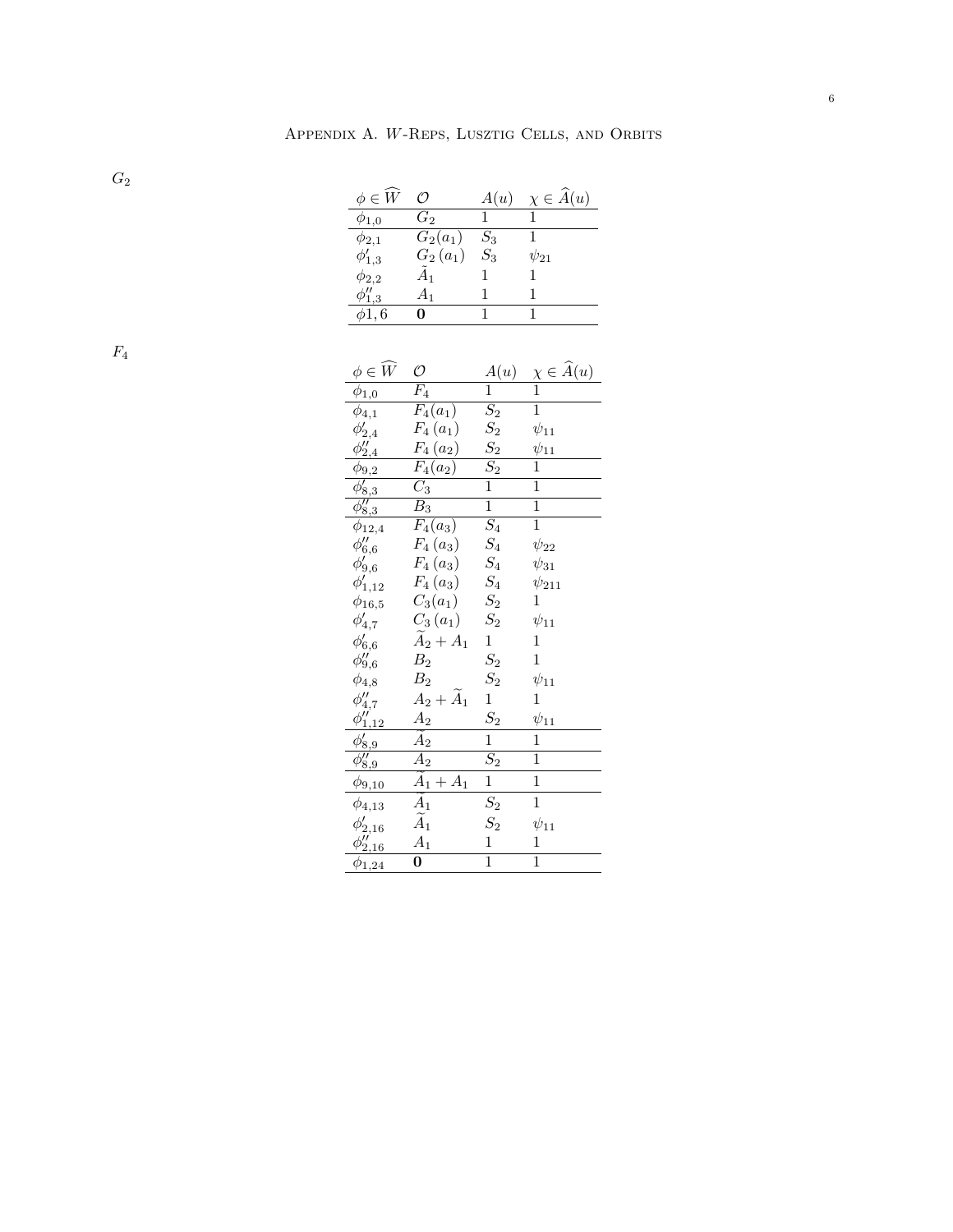| $\phi \in W$               | O                      | A(u)             | $\frac{\chi \in \widehat{A}(u)}{1}$ |
|----------------------------|------------------------|------------------|-------------------------------------|
| $\phi_{1,0}$               | $E_6$                  | 1                |                                     |
| $\phi_{6,1}$               | $E_6(a_1)$             | 1                | 1                                   |
| $\phi_{20,2}$              | $D_5$                  | $\mathbf 1$      | $\mathbf{1}$                        |
| $\phi_{30,3}$              | $E_6(a_3)$             | $\overline{S_2}$ | $\mathbf{1}$                        |
| $\phi_{15,5}$              | $E_6(a_3)$             | $S_{2}$          | $\psi_{11}$                         |
| $\phi_{15,4}$              | $\mathcal{A}_5$        | $\mathbf{1}$     | $\mathbf 1$                         |
| $\phi_{64,4}$              | $D_5(a_1)$             | $\mathbf{1}$     | 1                                   |
| $\phi_{60,5}$              | $\overline{A}_4+A_1$   | $\overline{1}$   | $\mathbf{1}$                        |
| $\phi_{24,6}$              | $\overline{D}_4$       | $\mathbf{1}$     | $\mathbf{1}$                        |
| $\phi_{81,6}$              | $\overline{A_4}$       | $\mathbf 1$      | 1                                   |
| $\phi_{80,7}$              | $D_4(a_1)$             | $\overline{S_3}$ | $\mathbf{1}$                        |
| $\phi_{90,8}$              | $D_4(a_1)$             | $S_3$            | $\psi_{21}$                         |
| $\phi_{20,10}$             | $D_4(a_1)$             | $\mathcal{S}_3$  | $\psi_{111}$                        |
| $\phi_{60,8}$              | $A_3 + A_1$            | $\mathbf{1}$     | $\mathbf{1}$                        |
| $\phi_{10,9}$              | $2A_2 + A_1$           | $\mathbf 1$      | 1                                   |
| $\phi_{81,10}$             | $A_3$                  | $\mathbf 1$      | 1                                   |
| $\phi_{60,11}$             | $A_2 + 2A_1$           | $\overline{1}$   | $\mathbf{1}$                        |
| $\phi_{24,12}$             | $\overline{2A_2}$      | $\overline{1}$   | $\overline{1}$                      |
| $\phi_{64,13}$             | $\overline{A_2} + A_1$ | $\overline{1}$   | $\mathbf{1}$                        |
| $\phi_{30,15}$             | $\overline{A}_2$       | $\overline{S_2}$ | $\overline{1}$                      |
| $\phi_{15,17}$             | A <sub>2</sub>         | $S_2$            | $\psi_{11}$                         |
| $\phi_{\underline{15,16}}$ | $3A_1$                 | $\mathbf{1}$     | $\mathbf{1}$                        |
| $\phi_{20,20}$             | $\overline{2A}_1$      | $\overline{1}$   | $\mathbf{1}$                        |
| $\phi_{6,25}$              | $\overline{A}_1$       | $\overline{1}$   | $\mathbf{1}$                        |
| $\phi_{1,36}$              | 0                      | $\mathbf 1$      | $\mathbf{1}$                        |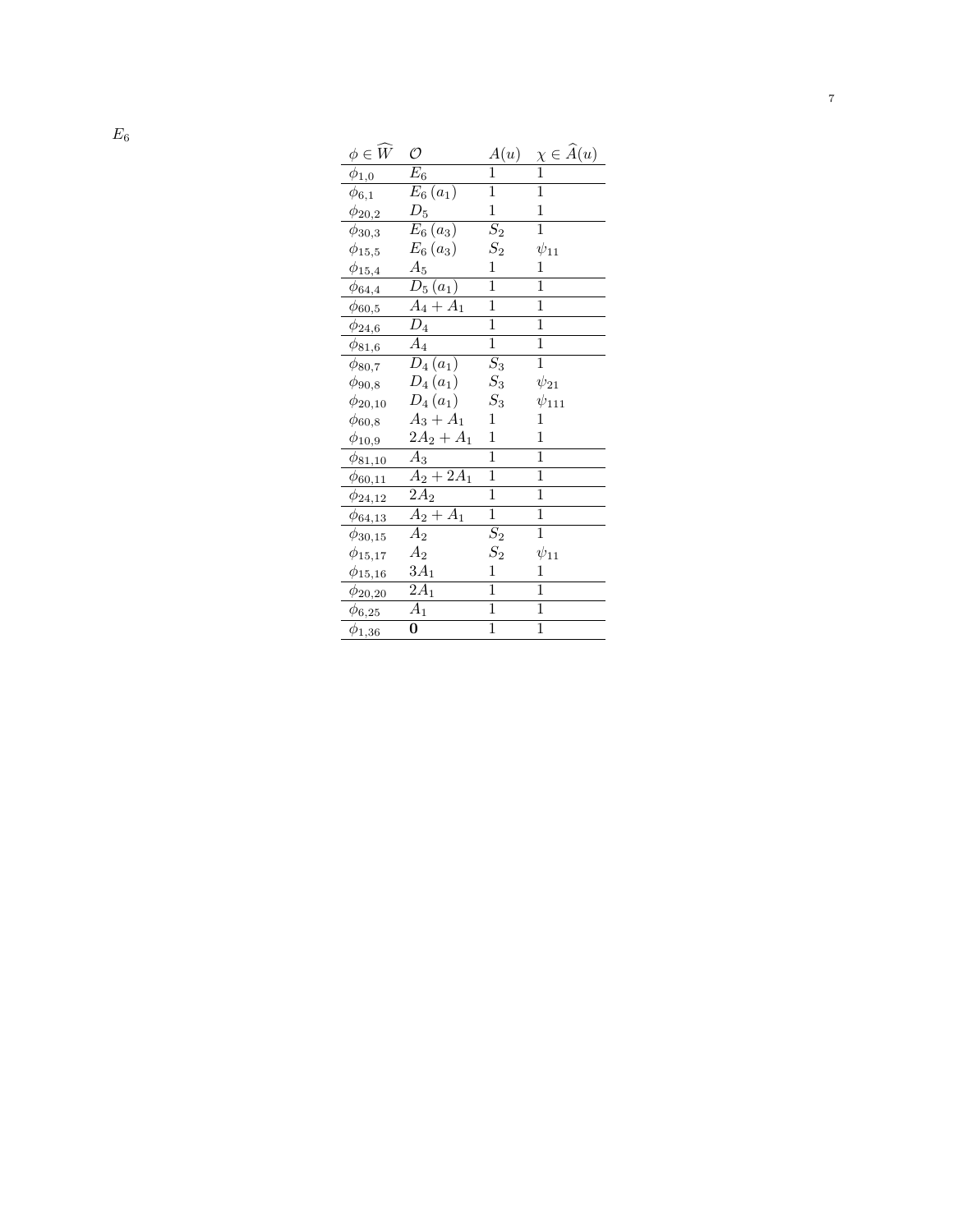| $\phi \in \widehat{W}$                                   | O                      | A(u)             | $\chi \in \widehat{A}(u)$ |
|----------------------------------------------------------|------------------------|------------------|---------------------------|
| $\phi_{1,0}$                                             | $\overline{E}_7$       | $\overline{1}$   | $\overline{1}$            |
| $\phi_{\overline{7},1}$                                  | $E_7(a_1)$             | $\overline{1}$   | $\mathbf 1$               |
| $\phi_{\underline{27,2}}$                                | $E_7(a_2)$             | $\overline{1}$   | $\overline{1}$            |
| $\phi_{56,3}$                                            | $E_7(a_3)$             | $\overline{S_2}$ | $\overline{1}$            |
| $\phi_{21,6}$                                            | $E_7(a_3)$             | $S_{2}$          | $\psi_{11}$               |
| $\phi_{35,4}$                                            | $D_6$                  | $\mathbf 1$      | $\mathbf{1}$              |
| $\phi_{21,3}$                                            | $\overline{E}_6$       | $\overline{1}$   | $\mathbf{1}$              |
| $\phi_{120,4}$                                           | $E_6(a_1)$             | $\overline{S_2}$ | $\overline{1}$            |
| $\phi_{105,5}$                                           | $E_6(a_1)$             | $S_2$<br>$S_2$   | $\psi_{11}$               |
| $\phi_{15,7}$                                            | $E_7(a_4)$             |                  | $\psi_{11}$               |
| $\phi_{189,5}$                                           | $\overline{E}_7(a_4)$  | $\overline{S_2}$ | $\overline{1}$            |
| $\phi_{210,6}$                                           | $\overline{D}_6(a_1)$  | $\mathbf{1}$     | $\mathbf 1$               |
| $\phi_{168,6}$                                           | $D_5 + A_1$            | $\overline{1}$   | $\overline{1}$            |
| $\phi_{{\underline{105}},6}$                             | $\overline{A}_6$       | $\overline{1}$   | $\overline{1}$            |
| $\phi_{315,7}$                                           | $E_7(a_5)$             | $\overline{S_3}$ | $\mathbf 1$               |
| $\phi_{280,9}$                                           | $E_7(a_5)$             | $S_3$            | $\psi_{21}$               |
| $\phi_{35,13}$                                           | $E_7(a_5)$             | $S_3$            | $\psi_{111}$              |
| $\phi_{280,8}$                                           | $D_6(a_2)$             | 1                | 1                         |
| $\phi_{70,9}$                                            | $A_5 + A_1$            | $\overline{1}$   | $\mathbf{1}$              |
| $\phi_{189,7}$                                           | $\overline{D}_5$       | $\mathbf{1}$     | $\mathbf 1$               |
| $\phi_{405,8}$                                           | $E_6(a_3)$             | $\overline{S_2}$ | $\overline{1}$            |
| $\phi_{189,10}$                                          | $E_6(a_3)$             | $S_2$            | $\psi_{11}$               |
| $\phi_{{\bf 2}\underline{1}\underline{6},\underline{9}}$ | $(A_5)'$               | $\mathbf{1}$     | $\mathbf 1$               |
| $\phi_{378,9}$                                           | $D_5(a_1) + A_1$       | $\mathbf 1$      | $\mathbf{1}$              |
| $\phi_{210,10}$                                          | $\overline{A_4} + A_2$ | $\overline{1}$   | $\overline{1}$            |
| $\phi_{420,10}$                                          | $\overline{D_5(a_1)}$  | $\overline{S_2}$ | $\overline{1}$            |
| $\phi_{336,11}$                                          | $D_5(a_1)$             | $S_2$            | $\psi_{11}$               |
| $\phi_{84,12}$                                           | $D_4 + A_1$            | $\mathbf{1}$     | $\mathbf{1}$              |
| $\phi_{512,11}$                                          | $A_4 + A_1$            | $\overline{S_2}$ | $\overline{1}$            |
| $\phi_{512,12}$                                          | $A_4 + A_1$            | $S_2$            | $\psi_{11}$               |

| $\phi \in \widehat{W}$      | O                             | A(u)             | $\chi \in \widehat{A}(u)$ |
|-----------------------------|-------------------------------|------------------|---------------------------|
| $\phi_{105,12}$             | $\overline{\overline{(A_5)}}$ | $\mathbf{1}$     | $\mathbf 1$               |
| $\phi_{210,13}$             | $A_3 + A_2 + A_1$             | $\mathbf{1}$     | $\mathbf 1$               |
| $\phi_{420,13}$             | $\overline{A}_4$              | $\overline{S_2}$ | $\overline{1}$            |
| $\phi_{336,14}$             | $A_4$                         | $S_2$            | $\psi_{11}$               |
| $\phi_{84,15}$              | $A_3 + A_2$                   | $S_2$            | $\psi_{1\underline{1}}$   |
| $\phi_{{378,14}}$           | $\overline{A}_3 + A_2$        | $\overline{S_2}$ | $\mathbf 1$               |
| $\phi_{405,15}$             | $\overline{D_4(a_1)+A_1}$     | $\overline{S_2}$ | 1                         |
| $\phi_{189,17}$             | $D_4(a_1) + A_1$              | $S_2$            | $\psi_{11}$               |
| $\phi_{{\frac{216,16}{2}}}$ | $A_3 + 2A_1$                  | $\mathbf{1}$     | $\mathbf 1$               |
| $\phi_{105,15}$             | $\overline{D_4}$              | 1                | 1                         |
| $\phi_{315,16}$             | $D_4(a_1)$                    | $\overline{S_3}$ | $\overline{1}$            |
| $\phi_{280,18}$             | $D_4(a_1)$                    | $S_3$            | $\psi_{21}$               |
| $\phi_{35,22}$              | $D_4(a_1)$                    | $S_3$            | $\psi_{111}$              |
| $\phi_{280,17}$             | $(A_3 + A_1)'$                | $\mathbf{1}$     | 1                         |
| $\phi_{70,18}$              | $2A_2 + A_1$                  | 1                | 1                         |
| $\phi_{189,20}$             | $(A_3 + A_1)''$               | $\overline{1}$   | $\overline{1}$            |
| $\phi_{105,21}$             | $A_2 + 3A_1$                  | $\mathbf{1}$     | $\mathbf 1$               |
| $\phi_{168,21}$             | $\overline{2A}_2$             | $\overline{1}$   | $\mathbf 1$               |
| $\phi_{210,21}$             | $\overline{A}_3$              | $\overline{1}$   | $\overline{1}$            |
| $\phi_{189,22}$             | $A_2 + 2A_1$                  | $\mathbf{1}$     | $\mathbf 1$               |
| $\phi_{120,25}$             | $\overline{A_2 + A_1}$        | $\overline{S_2}$ | $\overline{1}$            |
| $\phi_{105,26}$             | $A_2 + A_1$                   | $S_2$            | $\psi_{11}$               |
| $\phi_{15,28}$              | $4A_1$                        | $\mathbf{1}$     | 1                         |
| $\phi_{56,30}$              | $\overline{A}_2$              | $\overline{S_2}$ | $\mathbf{1}$              |
| $\phi_{21,33}$              | $\mathcal{A}_2$               | $S_2$            | $\psi_{11}$               |
| $\phi_{{35,31}}$            | $(3A_1)$                      | $\mathbf{1}$     |                           |
| $\phi_{21,36}$              | $\overline{(3A_1}$            | $\overline{1}$   |                           |
| $\phi_{27,37}$              | $2A_1$                        | $\overline{1}$   |                           |
| $\phi_{7,46}$               | $\overline{A}_1$              | $\overline{1}$   |                           |
| $\phi_{1,63}$               | 0                             | $\overline{1}$   |                           |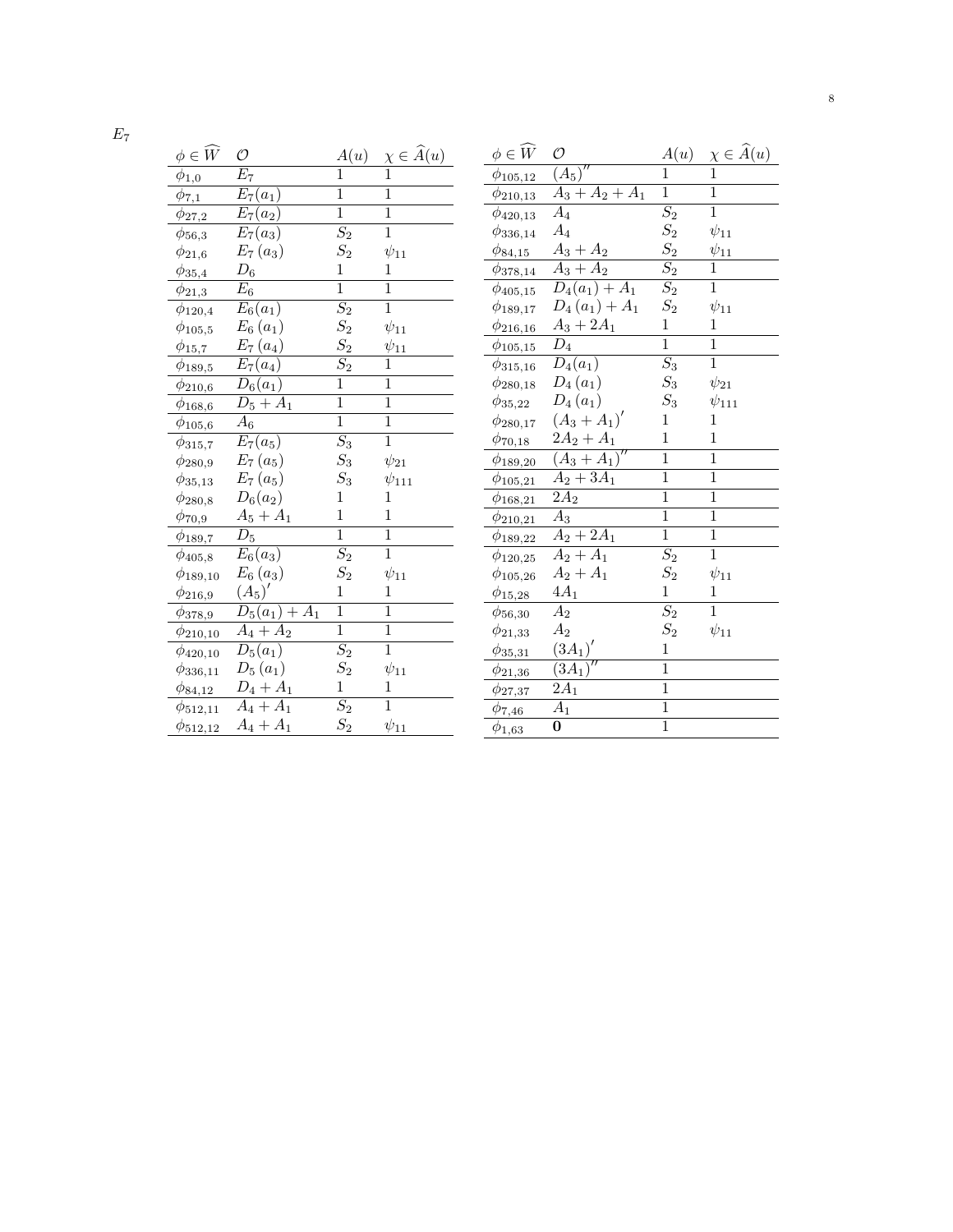| $\phi \in \widehat{W}$ | O                                | A(u)             | $\chi \in \widehat{A}(u)$ |
|------------------------|----------------------------------|------------------|---------------------------|
| $\phi_{1,0}$           | $\overline{E_{8}}$               | 1                | 1                         |
| $\phi_{8,1}$           | $\overline{E_8}(a_1)$            | $\overline{1}$   | $\overline{1}$            |
| $\phi_{35,2}$          | $\overline{E}_8(a_2)$            | $\overline{1}$   | $\mathbf 1$               |
| $\phi_{112,3}$         | $\overline{E}_8(a_3)$            | $\overline{S_2}$ | $\mathbf 1$               |
| $\phi_{210,4}$         | $E_8(a_4)$                       | $S_2$            | 1                         |
| $\phi_{160,7}$         | $E_8(a_4)$                       | $S_2$            | $\psi_{11}$               |
| $\phi_{50,8}$          | $E_8(b_4)$                       | $S_2$            | $\psi_{11}$               |
| $\phi_{84,4}$          | $\overline{E_7}$                 | $\overline{1}$   | $\mathbf{1}$              |
| $\phi_{28,8}$          | $E_8(a_3)$                       | $S_2$            | $\psi_{11}$               |
| $\phi_{560,5}$         | $\overline{E_8}\left(b_4\right)$ | $\overline{S_2}$ | 1                         |
| $\phi_{700,6}$         | $\overline{E}_8(a_5)$            | $\overline{S_2}$ | $\overline{1}$            |
| $\phi_{300,8}$         | $E_8(a_5)$                       | $S_{2}$          | $\psi_{11}$               |
| $\phi_{400,7}$         | $D_7$                            | 1                | 1                         |
| $\phi_{567,6}$         | $\overline{E}_7\left(a_1\right)$ | $\overline{1}$   | $\overline{1}$            |
| $\phi_{1400,7}$        | $E_8(b_5)$                       | $\overline{S_3}$ | 1                         |
| $\phi_{1400, 8}$       | $E_8(a_6)$                       | $S_3$            | $\overline{1}$            |
| $\phi_{1575,10}$       | $E_8(a_6)$                       | $S_3$            | $\psi_{21}$               |
| $\phi_{1050,10}$       | $D_7(a_1)$                       | $S_2$            | $\psi_{11}$               |
| $\phi_{350,14}$        | $E_8(a_6)$                       | $S_3$            | $\psi_{111}$              |
| $\phi_{175,12}$        | $E_8(b_6)$                       | $S_{3}$          | $\psi_{21}$               |
| $\phi_{1344,8}$        | $\overline{E_7}\left(a_2\right)$ | 1                | 1                         |
| $\phi_{448,9}$         | $E_6 + A_1$                      | 1                | 1                         |
| $\phi_{1008,9}$        | $E_8(b_5)$                       | $S_3$            | $\psi_{21}$               |
| $\phi_{56,19}$         | $E_8(b_5)$                       | $S_3$            | $\psi_{11\underline{1}}$  |
| $\phi_{3240,9}$        | $D_7(a_1)$                       | $\overline{S_2}$ | 1                         |
| $\phi_{2240,10}$       | $E_8(b_6)$                       | $\overline{S_3}$ | $\overline{1}$            |
| $\phi_{4096,11}$       | $E_6(a_1) + A_1$                 | $S_2$            | 1                         |
| $\phi_{4096,12}$       | $E_6(a_1) + A_1$                 | $S_2$            | $\psi_{11}$               |
| $\phi_{4200,12}$       | $D_7(a_2)$                       | $\overline{S_2}$ | 1                         |
| $\phi_{3360,13}$       | $D_7(a_2)$                       | $\overline{S_2}$ | $\psi_{11}$               |
| $\phi_{840,14}$        | $D_5 + A_2$                      | $S_{2}$          | $\psi_{11}$               |
| $\phi_{1400,11}$       | $\overline{A_7}$                 | $\overline{1}$   | 1                         |
| $\phi_{840,13}$        | $E_8(b_6)$                       | $S_3$            | $\psi_{111}$              |
| $\phi_{2268,10}$       | $\overline{E}_7\left(a_3\right)$ | $\overline{S_2}$ | 1                         |
| $\phi_{1296,13}$       | $E_7(a_3)$                       | $S_2$            | $\psi_{11}$               |
| $\phi_{972,12}$        | $D_6$                            | 1                | 1                         |
| $\phi_{525,12}$        | $E_6$                            | 1                | 1                         |
| $\phi_{4536,13}$       | $D_5 + A_2$                      | $\overline{S_2}$ | 1                         |
| $\phi_{2800,13}$       | $E_6(a_1)$                       | $\overline{S_2}$ |                           |
| $\phi_{2100,16}$       | $E_6(a_1)$                       | $S_2$            | $\psi_{11}$               |
| $\phi_{700,16}$        | $E_7(a_4)$                       | $S_2$            | $\psi_{11}$               |
| $\phi_{2835,14}$       | $A_6 + A_1$                      | $\overline{1}$   | 1                         |
| $\phi_{6075,14}$       | $\overline{E_7}\left(a_4\right)$ | $\overline{S_2}$ | $\mathbf{1}$              |
| $\phi_{\rm 5600,15}$   | $D_6(a_1)$                       | $\overline{S_2}$ | $\mathbf 1$               |

| $\phi \in \widehat{W}$ | O                                | A(u)             | $\chi \in \widehat{A}(u)$ |
|------------------------|----------------------------------|------------------|---------------------------|
| $\phi_{4480,16}$       | $\overline{E_8}\left(a_7\right)$ | $S_5$            |                           |
| $\phi_{4536,18}$       | $E_8(a_7)$                       | $S_4$            | $\psi_{32}$               |
| $\phi_{\rm 5670,18}$   | $E_8(a_7)$                       | $S_{5}$          | $\psi_{41}$               |
| $\phi_{1680,22}$       | $E_8(a_7)$                       | $S_5$            | $\psi_{311}$              |
| $\phi_{1400,20}$       | $E_8(a_7)$                       | $\mathcal{S}_5$  | $\psi_{221}$              |
| $\phi_{70,32}$         | $E_8(a_7)$                       | $S_5$            | $\psi_{2111}$             |
| $\phi_{7168,17}$       | $E_7(a_5)$                       | $S_3$            | 1                         |
| $\phi_{5600,19}$       | $E_7(a_5)$                       | $S_3$            | $\psi_{21}$               |
| $\phi_{448,25}$        | $E_7(a_5)$                       | $S_3$            | $\psi_{111}$              |
| $\phi_{3150,18}$       | $E_6(a_3) + A_1$                 | $S_2$            | 1                         |
| $\phi_{1134,20}$       | $E_6(a_3) + A_1$                 | $S_2$            | $\psi_{11}$               |
| $\phi_{4200,18}$       | $D_6(a_2)$                       | $S_2$            | 1                         |
| $\phi_{2688,20}$       | $D_6(a_2)$                       | $S_2$            | $\psi_{11}$               |
| $\phi_{1344,19}$       | $D_5(a_1) + A_2$                 | 1                | 1                         |
| $\phi_{2016,19}$       | $A_5 + A_1$                      | $\overline{1}$   | $\mathbf 1$               |
| $\phi_{420,20}$        | $A_4 + A_3$                      | $\overline{1}$   | $\mathbf 1$               |
| $\phi_{168,24}$        | $D_4 + A_2$                      | $S_2$            | $\psi_{11}$               |
| $\phi_{3200,16}$       | $\overline{D_5 + A_1}$           | $\overline{1}$   | 1                         |
| $\phi_{2400,17}$       | $D_6(a_1)$                       | $S_2$            | $\psi_{11}$               |
| $\phi_{4200,15}$       | $\overline{A_6}$                 | $\overline{1}$   | 1                         |
| $\phi_{2100,20}$       | $\overline{D}_5$                 | $\overline{1}$   | $\overline{1}$            |
| $\phi_{\rm 5600, 21}$  | $E_6(a_3)$                       | $\overline{S_2}$ | 1                         |
| $\phi_{2400,23}$       | $E_6(a_3)$                       | $S_2$            | $\psi_{11}$               |
| $\phi_{3200,22}$       | $A_{5}$                          | 1                | 1                         |
| $\phi_{4200,21}$       | $D_4 + A_2$                      | $\overline{S_2}$ | 1                         |
| $\phi_{2835,22}$       | $A_4 + A_2 + A_1$                | 1                | $\mathbf 1$               |
| $\phi_{6075,22}$       | $D_5(a_1) + A_1$                 | $\mathbf{1}$     | 1                         |
| $\phi_{4536,23}$       | $A_4 + A_2$                      | $\overline{1}$   | $\mathbf{1}$              |
| $\phi_{4200,24}$       | $A_4 + 2A_1$                     | $\overline{S_2}$ | $\mathbf{1}$              |
| $\phi_{2800,25}$       | $D_5(a_1)$                       | $S_2$            | $\mathbf{1}$              |
| $\phi_{2100,28}$       | $D_5(a_1)$                       | $S_2$            | $\psi_{11}$               |
| $\phi_{700,28}$        | $D_4 + A_1$                      | 1                | 1                         |
| $\phi_{840,26}$        | $2A_3$                           | $\overline{S_2}$ | 1                         |
| $\phi_{3360,25}$       | $A_4 + 2A_1$                     | $S_2$            | $\psi_{11}$               |
| $\phi_{4096,26}$       | $A_4 + A_1$                      | $\overline{S_2}$ | 1                         |
| $\phi_{4096,27}$       | $A_4 + A_1$                      | $S_2$            | $\psi_{11}$               |
| $\phi_{2240,28}$       | $D_4(a_1) + A_2$                 | $\overline{S_2}$ | $\overline{1}$            |
| $\phi_{840,31}$        | $D_4(a_1) + A_2$                 | $S_2$            | $\psi_{11}$               |
| $\phi_{1400,29}$       | $A_3 + A_2 + A_1$                | 1                | 1                         |
| $\phi_{2268,30}$       | $A_4$                            | $\overline{S_2}$ | 1                         |
| $\phi_{1296,33}$       | $A_4$                            | $S_2$            | $\psi_{11}$               |
| $\phi_{972,32}$        | $A_3 + A_2$                      | $S_2$            | $\psi_{11}$               |
| $\phi_{3240,31}$       | $\overline{A_3 + A_2}$           | $\overline{S_2}$ | 1                         |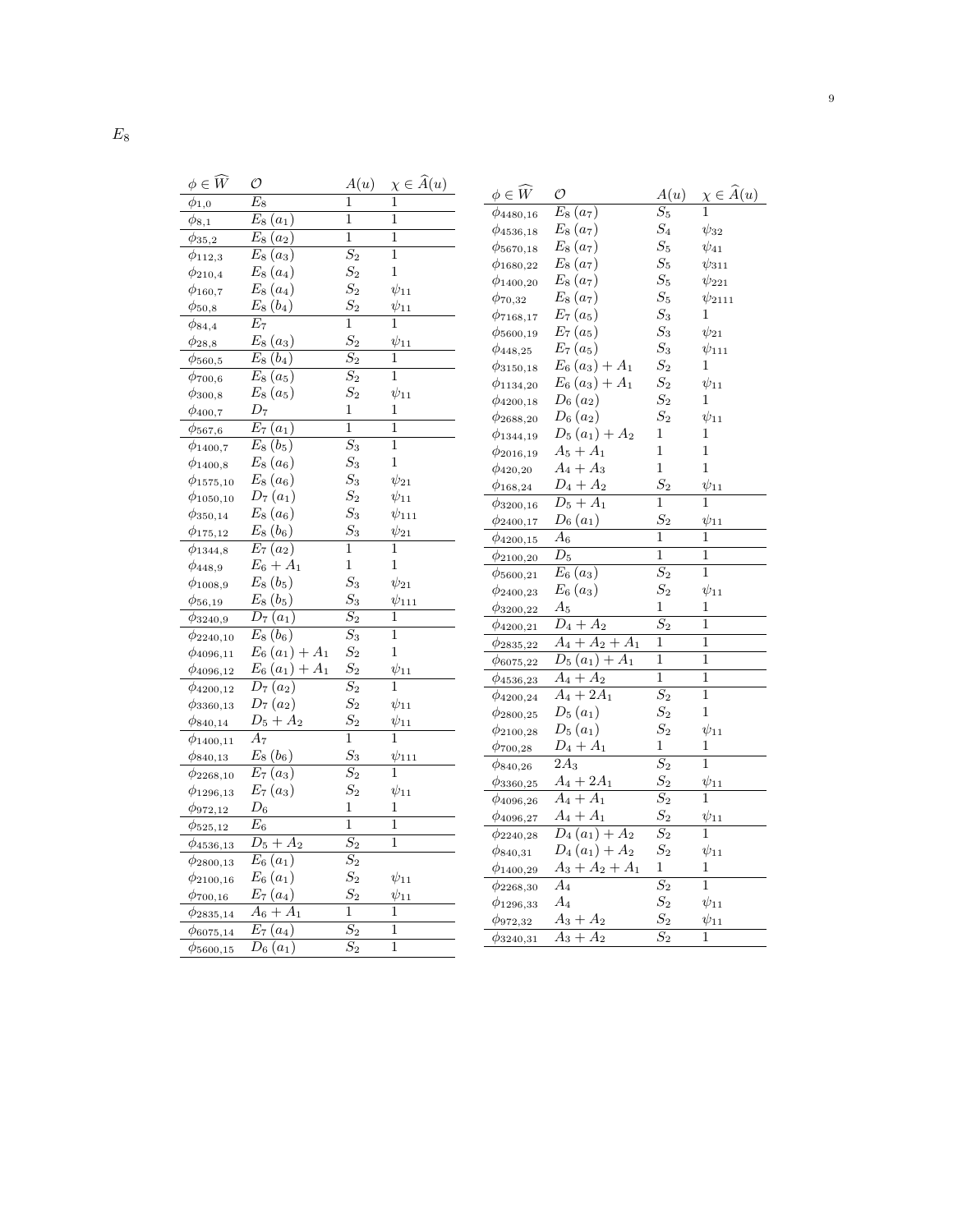| $\phi \in W$     | O                 | A(u)               | $\chi \in \widehat{A}(u)$ |
|------------------|-------------------|--------------------|---------------------------|
| $\phi_{1400,32}$ | $D_4(a_1) + A_1$  | $S_3$              | $\overline{1}$            |
| $\phi_{1575,34}$ | $D_4(a_1) + A_1$  | $\mathcal{S}_3$    | $\psi_{21}$               |
| $\phi_{350,38}$  | $D_4(a_1) + A_1$  | $\mathcal{S}_3$    | $\psi_{111}$              |
| $\phi_{1050,34}$ | $A_3 + 2A_1$      | 1                  | 1                         |
| $\phi_{175,36}$  | $2A_2 + 2A_1$     | 1                  | $\mathbf{1}$              |
| $\phi_{525,36}$  | $\overline{D_4}$  | 1                  | $\overline{1}$            |
| $\phi_{1400,37}$ | $D_4(a_1)$        | $\overline{S_3}$   | 1                         |
| $\phi_{1008,39}$ | $D_4(a_1)$        | $\mathcal{S}_3$    | $\psi_{21}$               |
| $\phi_{1344,38}$ | $A_3 + A_1$       | 1                  | 1                         |
| $\phi_{448,39}$  | $2A_2 + A_1$      | 1                  | 1                         |
| $\phi_{56,49}$   | $D_4(a_1)$        | $\overline{S_3}$   | $\psi_{111}$              |
| $\phi_{700,42}$  | $\overline{2A_2}$ | $\overline{S_2}$   | $\mathbf{1}$              |
| $\phi_{300,44}$  | $2A_2$            | $\scriptstyle S_2$ | $\psi_{11}$               |
| $\phi_{400,43}$  | $A_2 + 3A_1$      | 1                  | 1                         |
| $\phi_{567,46}$  | $A_3$             | 1                  | 1                         |
| $\phi_{560,47}$  | $A_2 + 2A_1$      | $\mathbf{1}$       | $\mathbf{1}$              |
| $\phi_{210,52}$  | $A_2 + A_1$       | $\mathbf{1}$       | $\mathbf{1}$              |
| $\phi_{50,56}$   | $4A_1$            | 1                  | 1                         |
| $\phi_{112,63}$  | $A_2$             | $S_2$              | 1                         |
| $\phi_{28,68}$   | $\mathcal{A}_2$   | $\scriptstyle S_2$ | $\psi_{11}$               |
| $\phi_{84,64}$   | $3A_1$            | 1                  | 1                         |
| $\phi_{160,55}$  | $A_2+A_1$         | $\mathcal{S}_2$    | $\psi_{11}$               |
| $\phi_{35,74}$   | $\overline{2}A_1$ | $\mathbf{1}$       | $\mathbf{1}$              |
| $\phi_{8,91}$    | $A_1$             | 1                  | 1                         |
| $\phi_{1,120}$   | 0                 | $\mathbf{1}$       | $\overline{1}$            |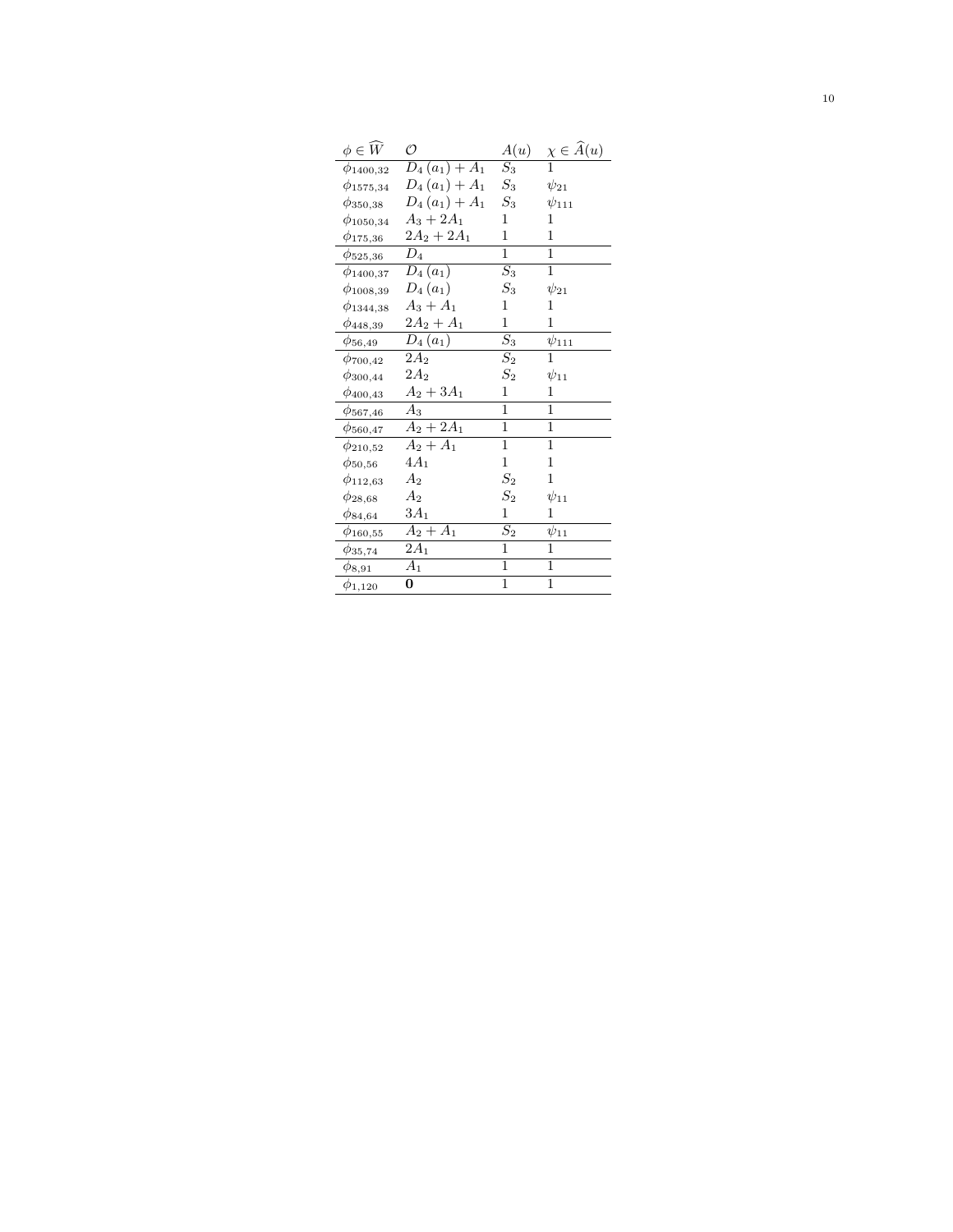$\mathcal{G}_2$ 

|               |       |            |            | $ind_{\mathfrak{r}}^{\mathfrak{g}}(\mathcal{O}_{\mathfrak{r}}^{\vee})$ |
|---------------|-------|------------|------------|------------------------------------------------------------------------|
| $G_2$         | $G_2$ | $G_2$      |            |                                                                        |
| $G_2(a_1)$    | $G_2$ | $G_2(a_1)$ | $G_2(a_1)$ | $G_2(a_1)$                                                             |
| $\tilde{A}_1$ |       | [2]        |            | $G_2(a_1)$                                                             |
| A1            |       |            |            | $G_{2}(a_{1})$                                                         |
|               |       |            |            | ່ກ່າ                                                                   |

 $\mathcal{F}_4$ 

| $\mathcal{O}$                                 |                                                 | $\mathcal{O}_{\mathfrak{l}}$                                                                                                                                                                         | $\mathcal{O}_I^{\vee}$ | $ind_{\mathfrak{l}}^{\mathfrak{g}}(\mathcal{O}_{\mathfrak{l}}^{\vee})$                                   |
|-----------------------------------------------|-------------------------------------------------|------------------------------------------------------------------------------------------------------------------------------------------------------------------------------------------------------|------------------------|----------------------------------------------------------------------------------------------------------|
| $F_4$                                         | $F_4$                                           | $F_{4}$                                                                                                                                                                                              | $\boldsymbol{0}$       | 0                                                                                                        |
| $F_4(a_1)$                                    | $F_4$                                           | $F_4(a_1)$                                                                                                                                                                                           | $\ddot{A}_1$           | $\tilde{A}_1$                                                                                            |
| $F_4(a_2)$                                    | $F_4$                                           | $F_4(a_2)$                                                                                                                                                                                           | $A_1 + A_1$            | $A_1 + A_1$                                                                                              |
| $C_3$                                         | $C_3$                                           | $[6] % \includegraphics[width=0.9\columnwidth]{figures/fig_0a.pdf} \caption{A small number of samples of the corresponding times. The number of samples are shown in the left panel.} \label{fig:1}$ | $\boldsymbol{0}$       | $A_2$                                                                                                    |
| $B_3$                                         | $B_3$                                           | $\left\lceil 7 \right\rceil$                                                                                                                                                                         | $\bf{0}$               | $A_2$                                                                                                    |
| $F_4(a_3)$                                    | $F_4$                                           | $F_4(a_3)$                                                                                                                                                                                           | $F_4(a_3)$             | $F_4(a_3)$                                                                                               |
| $C_3(a_1)$ $C_3$                              |                                                 |                                                                                                                                                                                                      |                        | $[4,2]$ $[2^2,1^2] = ind_{C_2 \approx B_2}^{C_3} (0)$ $F_4(a_3) = ind_{C_3}^{F_4} (ind_{B_2}^{C_3} (0))$ |
|                                               | $\widetilde{A}_2 + A_1$ $\widetilde{A}_2 + A_1$ | $[3] + [2]$                                                                                                                                                                                          | $\bf{0}$               | $F_4(a_3)$                                                                                               |
| B <sub>2</sub>                                | B <sub>2</sub>                                  | [5]                                                                                                                                                                                                  | $\bf{0}$               | $F_4(a_3)$                                                                                               |
|                                               | $A_2+\widetilde{A}_1 \quad A_2+\widetilde{A}_1$ | $[3] + [2]$                                                                                                                                                                                          | $\boldsymbol{0}$       | $F_4(a_3)$                                                                                               |
| $\widetilde{A}_2$                             | $A_2$                                           | [3]                                                                                                                                                                                                  | $\bf{0}$               | $B_3$                                                                                                    |
| $\frac{1}{42}$                                | $A_2$                                           | $[3] % \includegraphics[width=0.9\columnwidth]{figures/fig_1a} \caption{Schematic diagram of the top of the top of the top of the right.} \label{fig:1} %$                                           | $\bf{0}$               | $C_3$                                                                                                    |
| $\widetilde{A}_1 + A_1 \widetilde{A}_1 + A_1$ |                                                 | $[2] + [2]$                                                                                                                                                                                          | $\bf{0}$               | $F_4(a_2)$                                                                                               |
| $\widetilde{A}_1$                             | $A_1$                                           |                                                                                                                                                                                                      | $\bf{0}$               | $F_4(a_1)$                                                                                               |
| $A_1$                                         | $A_1$                                           | $[2] % \includegraphics[width=0.9\columnwidth]{figures/fig_2.pdf} \caption{Schematic diagram of the top of the top of the top of the right.} \label{fig:2}} %$                                       | $\bf{0}$               | $F_4(a_1)$                                                                                               |
| $\bf{0}$                                      | $\bf{0}$                                        | 0                                                                                                                                                                                                    | $F_4$                  | $F_4$                                                                                                    |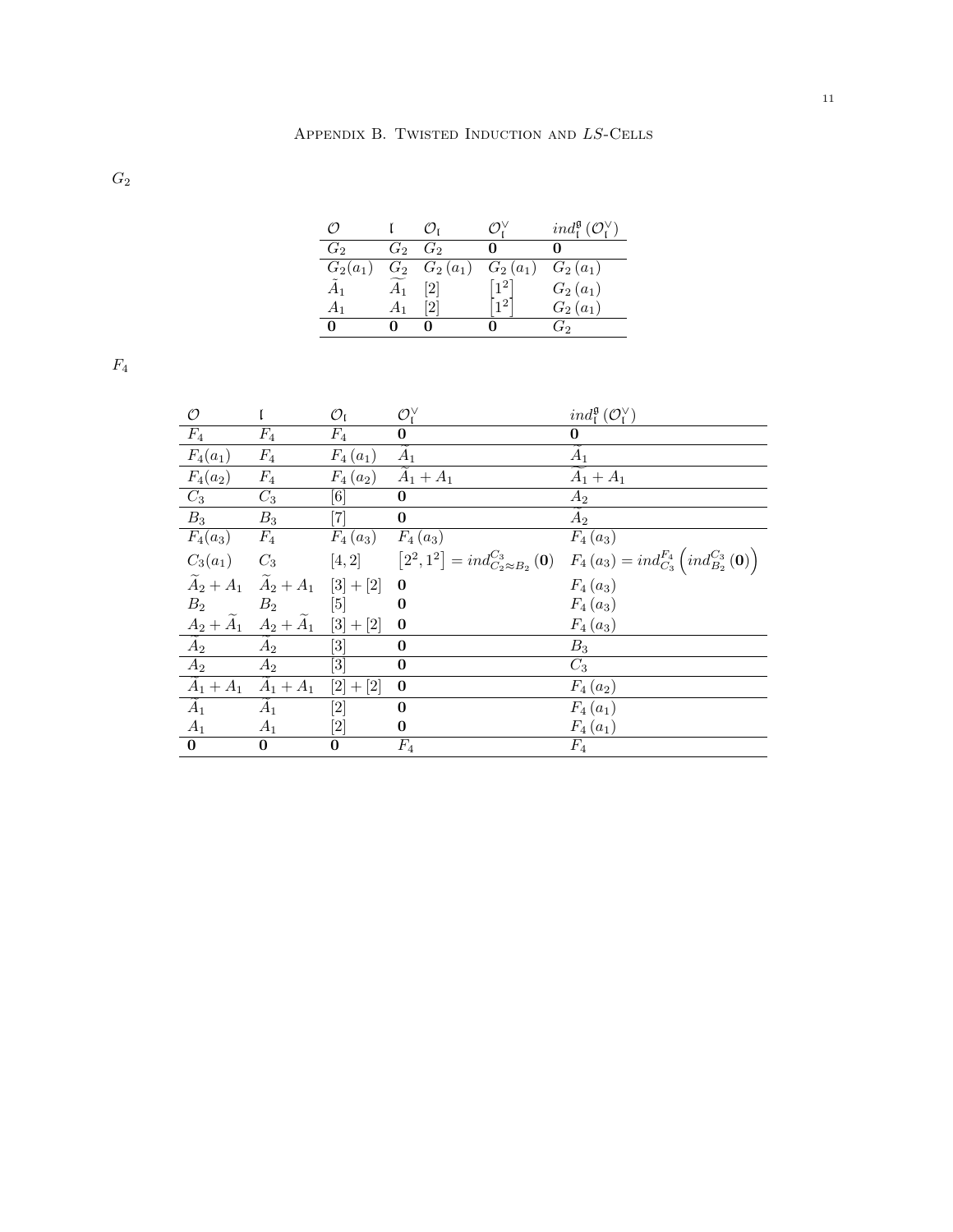| O                            | L                            | $\mathcal{O}_1$                                                                                                                                                                       | $\mathcal{O}_l^\vee$                                                | $ind_{\mathfrak{l}}^{\mathfrak{g}}(\mathcal{O}_{\mathfrak{l}}^{\vee})$ |
|------------------------------|------------------------------|---------------------------------------------------------------------------------------------------------------------------------------------------------------------------------------|---------------------------------------------------------------------|------------------------------------------------------------------------|
| $E_{\rm 6}$                  | $E_{\rm 6}$                  | $E_6$                                                                                                                                                                                 | 0                                                                   | $\bf{0}$                                                               |
| $E_6(a_1)$                   | $E_6$                        | $E_6(a_1)$                                                                                                                                                                            | $A_1$                                                               | $A_1$                                                                  |
| $\mathcal{D}_5$              | $D_5$                        | [9,1]                                                                                                                                                                                 | $\lceil 1^{10} \rceil$                                              | $2A_1$                                                                 |
| $E_6(a_3)$                   | $E_6$                        | $E_6(a_3)$                                                                                                                                                                            | $A_2$                                                               | $A_2$                                                                  |
| $A_5$                        | $A_5$                        | [6]                                                                                                                                                                                   | $\lceil 1^6 \rceil$                                                 | $A_2$                                                                  |
| $D_5(a_1)$                   | $D_5$                        | [7,5]                                                                                                                                                                                 | $\sqrt{2^2, 1^6}$                                                   | $A_2 + A_1$                                                            |
| $\overline{A_4} + A_1$       | $A_4 + A_1$                  | $[5] + [2]$                                                                                                                                                                           | $\overline{1^5}$<br>$ 1^2 $<br>$+$                                  | $A_2 + 2A_1$                                                           |
| $D_4$                        | $D_4$                        | [7,1]                                                                                                                                                                                 | $\overline{1^8}$                                                    | $2A_2$                                                                 |
| $\overline{A}_4$             | $A_4$                        | $\left\lceil 5 \right\rceil$                                                                                                                                                          | $1^5$                                                               | $A_3$                                                                  |
| $D_4(a_1)$                   | $D_4$                        | [5,3]                                                                                                                                                                                 | $[2^2, 1^4]$                                                        | $D_4(a_1)$                                                             |
|                              | $A_3 + A_1 \qquad A_3 + A_1$ | $[4] + [2]$                                                                                                                                                                           | $1^4$ + $1^2$                                                       | $D_4(a_1)$                                                             |
|                              | $2A_2 + A_1$ $2A_2 + A_1$    | $[3] + [3] + [2]$                                                                                                                                                                     | $1^3$<br>$+$ [1 <sup>3</sup> ]<br>$+ 1^2 $                          | $D_4(a_1)$                                                             |
| $\overline{A}_3$ —           | $A_3$                        | $[4] % \includegraphics[width=1\textwidth]{images/TrDiM-Architecture.png} \caption{The figure shows the results of the estimators in the left hand side.} \label{TrDiM-Architecture}$ | $\overline{1^4}$                                                    | $A_4$                                                                  |
|                              | $A_2 + 2A_1$ $A_2 + 2A_1$    | $\left\lceil 3 \right\rceil$<br>$\left[ 2\right]$<br>$\lceil 2 \rceil$<br>$^{+}$<br>$^{+}$                                                                                            | $\overline{1^3}$<br>$ 1^2 $<br>$\lceil 1^2 \rceil$<br>$+$<br>$^{+}$ | $A_4 + A_1$                                                            |
| $2A_2$                       | $2A_2$                       | $\left[ 3\right]$<br>$[3] % \includegraphics[width=1\textwidth]{images/Traj_4.pdf} \caption{Schematic diagram of the estimators in the image.} \label{fig:Traj_4.pdf}$<br>$^{+}$      | $1^3$<br>$ 1^3 $<br>$+$                                             | $D_4$                                                                  |
| $A_2 + A_1 \qquad A_2 + A_1$ |                              | $[3]+$<br>[2]                                                                                                                                                                         | $\overline{1^3}$<br>$\lceil 1^2 \rceil$<br>$+$                      | $D_5(a_1)$                                                             |
| $\overline{A}_2$             | $A_2$                        | [3]                                                                                                                                                                                   | $\overline{1^3}$                                                    | $E_6(a_3)$                                                             |
| $3A_1$                       | $3A_1$                       | $[2]+[2]+[2]$                                                                                                                                                                         | $\left\lfloor 1^2 \right\rfloor$<br>$+[1^2]+[1^2]$                  | $E_6(a_3)$                                                             |
| $2A_1$                       | $2A_1$                       | 2 <br>$^{+}$                                                                                                                                                                          | $\overline{1^2}$<br>$ 1^2 $<br>$^{+}$                               | $D_5$                                                                  |
| $A_1$                        | $A_1$                        | $[2] % \includegraphics[width=0.9\columnwidth]{figures/fig_2.pdf} \caption{Schematic diagram of the top of the top of the top of the right.} \label{fig:2}} %$                        | $\overline{1^2}$                                                    | $E_6(a_1)$                                                             |
| $\boldsymbol{0}$             | 0                            | 0                                                                                                                                                                                     | 0                                                                   | $\overline{E_{8}}$                                                     |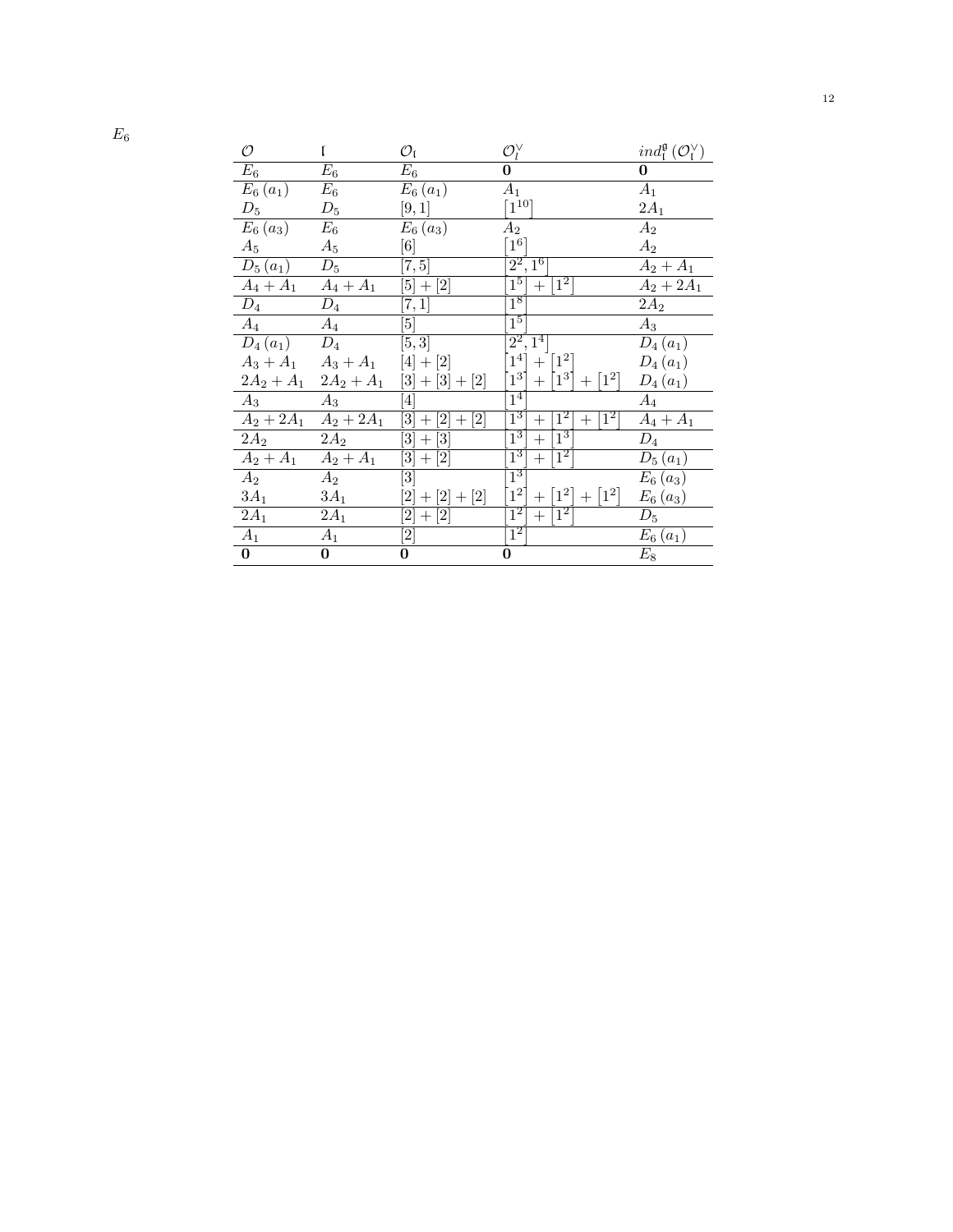| $\cal O$                          | L                            | $\mathcal{O}_{\mathfrak{l}}$                                                                                                                                                        | $\mathcal{O}_I^{\vee}$                                                                           | $ind_{\mathfrak{l}}^{\mathfrak{g}}(\mathcal{O}_{\mathfrak{l}}^{\vee})$ |
|-----------------------------------|------------------------------|-------------------------------------------------------------------------------------------------------------------------------------------------------------------------------------|--------------------------------------------------------------------------------------------------|------------------------------------------------------------------------|
| $E_7$                             | $E_7$                        | $E_7$                                                                                                                                                                               | $\bf{0}$                                                                                         | $\bf{0}$                                                               |
| $E_7(a_1)$                        | $E_7$                        | $E_7(a_1)$                                                                                                                                                                          | $A_1$                                                                                            | $\overline{A}_1$                                                       |
| $\overline{E}_7(a_2)$             | $E_7$                        | $E_7(a_2)$                                                                                                                                                                          | $2A_1$                                                                                           | $\overline{2A_1}$                                                      |
| $E_7(a_3)$                        | $E_7$                        | $E_7(a_3)$                                                                                                                                                                          | A <sub>2</sub>                                                                                   | $A_2$                                                                  |
| ${\mathcal D}_6$                  | ${\mathcal D}_6$             | [11, 1]                                                                                                                                                                             | $\lceil 1^{12} \rceil$                                                                           | $A_2$                                                                  |
| $E_6$                             | $E_6$                        | $E_6$                                                                                                                                                                               | $\bf{0}$                                                                                         | $(\overline{3A_1})''$                                                  |
| $E_6(a_1)$                        | $E_6$                        | $E_6(a_1)$                                                                                                                                                                          | $A_1$                                                                                            | $A_2 + A_1$                                                            |
| $E_7(a_4)$                        | $E_7$                        | $\overline{E}_7\left(a_4\right)$                                                                                                                                                    | $A_2 + 2A_1$                                                                                     | $A_2 + 2\overline{A_1}$                                                |
| $D_6(a_1)$                        | $D_6$                        | $\overline{[9,3]}$                                                                                                                                                                  | $[2^2, 1^8]$                                                                                     | $A_3$                                                                  |
| $D_5 + A_1$                       | $D_5 + A_1$                  | $[9,1]+\overline{[2]}$                                                                                                                                                              | $1^{10}$ + $1^2$                                                                                 | $\overline{2A_2}$                                                      |
| $A_6$                             | $A_6$                        | [7]                                                                                                                                                                                 | $\overline{1^7}$                                                                                 | $A_2 + 3A_1$                                                           |
| $\overline{E_7(a_5)}$             | $E_7\,$                      | $E_7(a_5)$                                                                                                                                                                          | $D_4(a_1)$                                                                                       | $D_4(a_1)$                                                             |
| $D_6(a_2)$                        | $D_6$                        | [7, 5]                                                                                                                                                                              | $[2^4, 1^4]$                                                                                     | $D_4(a_1)$                                                             |
| $A_5 + A_1$                       | $A_5 + A_1$                  | $[6] + [2]$                                                                                                                                                                         | $1^6\big] + \big[ 1^2 \big]$                                                                     | $D_4(a_1)$                                                             |
| $\mathcal{D}_5$                   | $D_5$                        | [9,1]                                                                                                                                                                               | $\frac{1}{1^{10}}$                                                                               | $(A_3 + A_1)''$                                                        |
| $E_6(a_3)$                        | $E_{\rm 6}$                  | $E_6(a_3)$                                                                                                                                                                          | $A_2 = ind_{A_5}^{E_6}([1^6])$                                                                   | $D_4(a_1) + A_1$                                                       |
| $(A_5)'$                          | $(A_5)'$                     | [6]                                                                                                                                                                                 | 1 <sup>6</sup>                                                                                   | $D_4(a_1) + A_1$                                                       |
| $D_5(a_1) + A_1$                  | $D_5 + A_1$                  | $[9,1] + [2]$                                                                                                                                                                       | $1^{10}$ + $1^2$                                                                                 | $A_3 + A_2$                                                            |
| $A_4 + A_2$                       | $A_4 + A_2$                  | $[5] + [3]$                                                                                                                                                                         | $+1^{3}$<br>1 <sup>5</sup>                                                                       | $A_3 + A_2 + A_1$                                                      |
| $D_5(a_1)$                        | $D_5$                        | $[\overline{7,3}]$                                                                                                                                                                  | $[2^2, 1^6]$                                                                                     | $A_4$                                                                  |
| $D_4 + A_1$                       | $D_4 + A_1$                  | $[7,1] + [2]$                                                                                                                                                                       | $1^8$ + [1 <sup>2</sup> ]                                                                        | $\mathcal{A}_4$                                                        |
| $A_4 + A_1$                       | $A_4 + A_1$                  | $[5] + [2]$                                                                                                                                                                         | $\overline{1^5}$<br>$\overline{+}$<br>$\lceil 1^2 \rceil$                                        | $\overline{A_4+A_1}$                                                   |
| $\overline{(A_5)}^{\prime\prime}$ | $(A_5)''$                    | $\left[ 6\right]$                                                                                                                                                                   | $1^6$                                                                                            | $D_4$                                                                  |
| $A_3 + A_2 + A_1$                 | $A_3 + A_2 + \overline{A_1}$ | $\boxed{4} + [3] + [2]$                                                                                                                                                             | $\overline{1^4}$<br>$\overline{1^3}$<br>$\overline{1^2}$<br>$\boldsymbol{+}$<br>$^{+}$           | $A_4 + A_2$                                                            |
| $A_4$                             | $A_4$                        | [5]                                                                                                                                                                                 | $\overline{1^5}$                                                                                 | $D_5(a_1)$                                                             |
| $A_3 + A_2$                       | $A_3 + A_2$                  | $[4] + \overline{[3]}$                                                                                                                                                              | $\overline{1^4}$<br>$\lceil 1^3 \rceil$<br>$+$                                                   | $D_5(a_1) + A_1$                                                       |
| $D_4(a_1) + A_1$                  | $D_4 + A_1$                  | $[5,3]+[2]$                                                                                                                                                                         | $\boxed{2^2,1^4} + \boxed{1^2}$                                                                  | $(A_5 + A_1)'$                                                         |
| $A_3 + 2A_1$                      | $A_3 + 2A_1$                 | $[4] + [2] + [2]$                                                                                                                                                                   | $\left[1^{4}\right]$<br>$+$ [1 <sup>2</sup> ]<br>$+ [1^2]$                                       | $(A_5 + A_1)'$                                                         |
| $D_4$                             | $D_4$                        | [7,1]                                                                                                                                                                               | $\overline{1^7}$                                                                                 | $D_6$                                                                  |
| $\overline{D_4(a_1)}$             | $D_4$                        | [5, 3]                                                                                                                                                                              | $[2^2, 1^4]$                                                                                     | $A_5 + A_2$                                                            |
| $(A_3 + A_1)'$                    | $(A_3 + A_1)'$               | $[4] + [2]$                                                                                                                                                                         | $[1^4] + [1^2]$                                                                                  | $A_5 + A_2$                                                            |
| $2A_2 + A_1$                      | $2A_2 + A_1$                 | $[3] + [3] + [2]$                                                                                                                                                                   | $\lceil 1^3 \rceil$<br>$+ [1^3]$<br>$+ [1^2]$                                                    | $A_5 + A_2$                                                            |
| $(A_3 + A_1)''$                   | $(A_3 + A_1)''$              | $[4] + [2]$                                                                                                                                                                         | $\overline{1^4}$<br>$\overline{1^2}$<br>$\ddot{}$                                                | $D_5$                                                                  |
| $A_2 + 3A_1$                      | $A_2 + 3A_1$                 | $[3] + [2] + [2] + [2]$                                                                                                                                                             | $\overline{1^3}$<br>$+$ [1 <sup>2</sup> ]<br>$\lceil 1^2 \rceil$<br>$+1^{2}$<br>$\boldsymbol{+}$ | $A_6$                                                                  |
| $\overline{2A_2}$                 | $2A_2$                       | $[3]+[3]$                                                                                                                                                                           | $1^3 + 1^3$                                                                                      | $D_5 + A_1$                                                            |
| $A_3$                             | $A_3$                        | $\left[4\right]$                                                                                                                                                                    | $\mathbf{1}^4$                                                                                   | $D_6(a_1)$                                                             |
| $A_2+\overline{2A_1}$             | $A_2 + 2A_1$                 | 3 <br>$+[2]+[2]$                                                                                                                                                                    | $\overline{1^3}$<br>$1^2$<br>$1^2$                                                               | $D_6(a_1) + A_1$                                                       |
| $A_2 + \overline{A_1}$            | $A_2 + \overline{A_1}$       | $+$ [2]<br>$[3] % \includegraphics[width=1\textwidth]{images/TrDiM-Architecture.png} \caption{The figure shows the number of three different ways.} \label{fig:TrDiM-Architecture}$ | $\overline{1^2}$<br>$\overline{1^3}$<br>$^{+}$                                                   | $E_6(a_1)$                                                             |
| $4A_1$                            | $4A_1$                       | $+[2]$<br>$\overline{2}$<br>$+$ [2]<br>$+[2]$                                                                                                                                       | $1^2$<br>$ 1^2 $<br>$\lceil 1^2 \rceil$<br>1 <sup>2</sup>                                        | $E_6(a_1)$                                                             |
| $\overline{A_2}$                  | $A_2$                        | $\left 3\right $                                                                                                                                                                    | $\overline{1^3}$                                                                                 | $D_6 + A_1$                                                            |
| $(3A_1)'$                         | $(3A_1)'$                    | $\left 2\right\rangle$<br>$\left[ 2\right]$<br>$\left[2\right]$<br>$^{+}$                                                                                                           | 1 <sup>2</sup><br>1 <sup>2</sup>                                                                 | $D_6 + A_1$                                                            |
| $(3A_1)$                          | $\overline{(3A_1)}$          | [2]<br>$\left[ 2\right]$<br>[2]<br>$\boldsymbol{+}$                                                                                                                                 | $\overline{1^2}$<br>$\overline{1^2}$<br>$\overline{1^2}$<br>$^{+}$                               | $E_6$                                                                  |
| $\overline{2A_1}$                 | $2A_1$                       | $\lceil 1^2 \rceil$<br>$1^{2}$                                                                                                                                                      | $\overline{1^2}$<br>$\overline{1^2}$                                                             | $E_7(a_2)$                                                             |
| $\overline{A_1}$                  | $A_1$                        | $\overline{1^2}$                                                                                                                                                                    | $\overline{1^2}$                                                                                 | $E_7(a_1)$                                                             |
| $\overline{0}$                    | $\boldsymbol{0}$             | $\bf{0}$                                                                                                                                                                            | $\boldsymbol{0}$                                                                                 | $E_8$                                                                  |